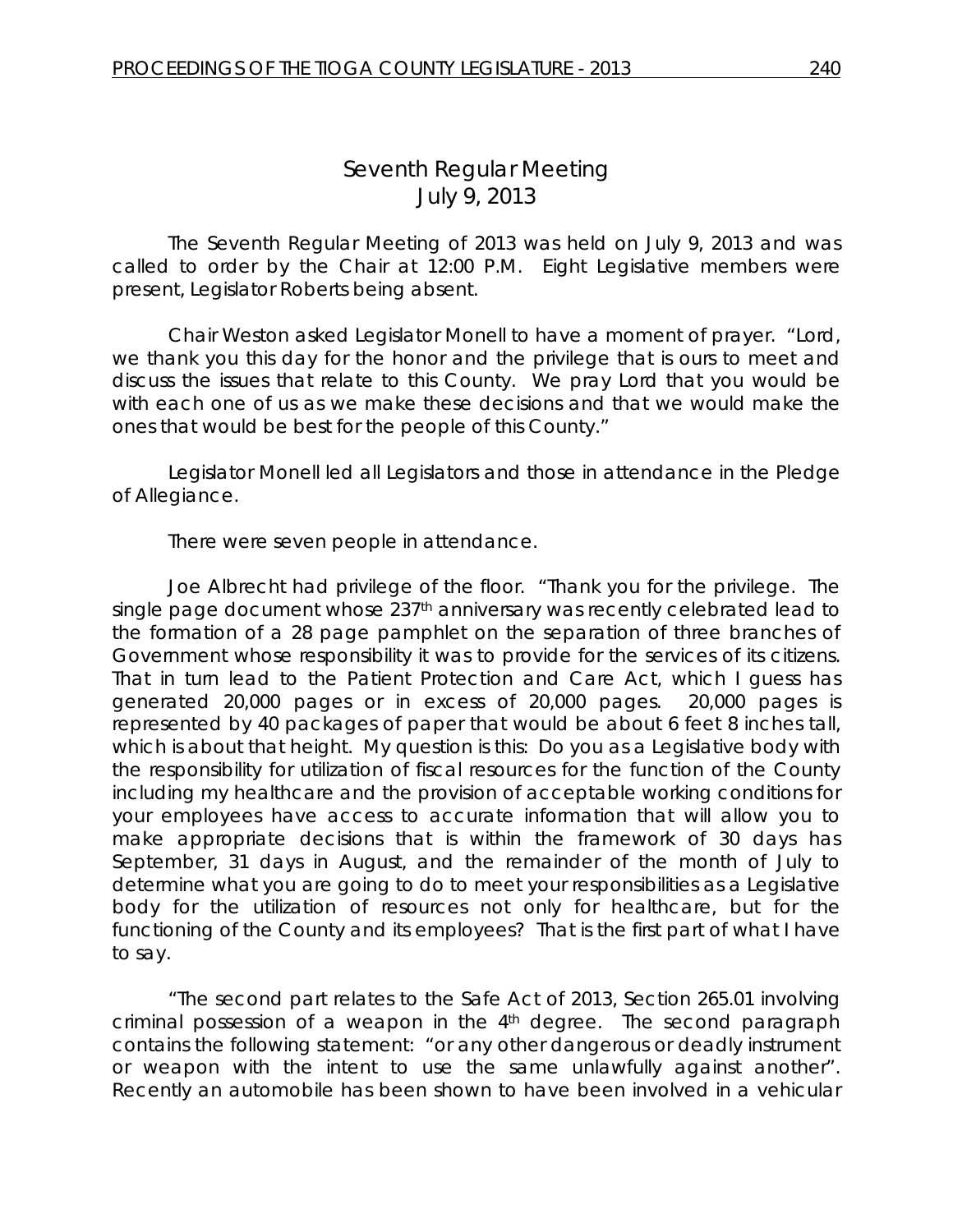homicide. That statement to me exposes every person in the State of New York to a class A misdemeanor possession of a dangerous weapon. That is part of 265.01. That is for your consideration. I realize that this Legislature has taken a stand relative to the Safe Act, but I think this needs clarification.

"The second part of my concern with the Safe Act involves the statement that precedes many of the amendments that are given to various other laws. It states the following: "upon a finding of a willful failure to obey an order of protection or temporary order of protection". My knowledge or my understanding of orders or protection, they are issued by either a Criminal Court or the Family Court. If they are issued by a Criminal Court they involve the commission of a crime. If they are issued by the Family Court they do not necessarily involve the commission of a crime, which in my interpretation indicates that if my firearms are seized because I violate a noncriminal order of Family Court, my basic due process has been violated. Thank you very much for the time. You will be hearing more about this and my attitude within the next few months. With the idea of the healthcare situation, we have until the first of October to clarify for the benefit of our two State Senators the significance of this Legislative situation."

Chris Bonner had privilege of the floor. He spoke about Legislators who are lawyers and practicing law. He also spoke about Governor Cuomo's 10 year tax free for businesses if they locate near a college and also spoke about casinos.

The list of audited bills was submitted and is summarized as follows:

| Description                           | Equipment<br>Expense |
|---------------------------------------|----------------------|
| Legislative Board                     | 186.47               |
| <b>Assigned Counsel</b>               | 13,584.22            |
| <b>Medical Examiners/Coroners</b>     | 452.53               |
| Treasurer                             | 454.63               |
| <b>Assessments</b>                    | 2,095.00             |
| <b>County Clerk</b>                   | 1,736.05             |
| Law                                   | 3,050.00             |
| Personnel                             | 1,952.42             |
| Elections                             | 6,709.29             |
| Records Management                    | 548.99               |
| <b>Public Works Administration</b>    | 42.44                |
| <b>Buildings</b>                      | 37,230.44            |
| <b>Buildings</b>                      | 16,478.31            |
| Information Technology                | 4,868.03             |
| <b>Community College Tuition</b>      | 32,671.54            |
| <b>Education Handicapped Children</b> | 189,863.78           |
|                                       |                      |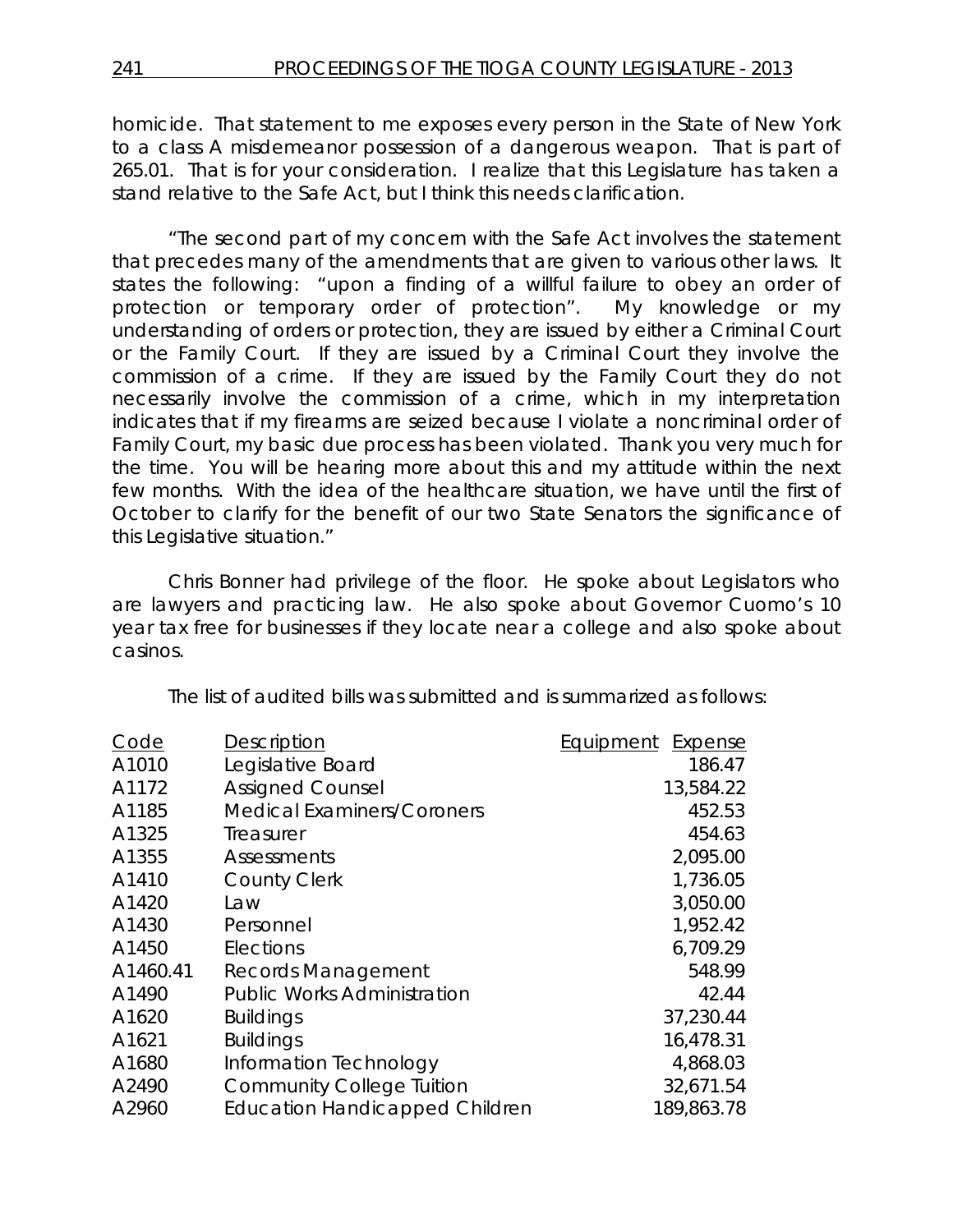| A3020                                | <b>Public Safety Comm E911 System</b> | 260.00   | 4,684.99       |
|--------------------------------------|---------------------------------------|----------|----------------|
| A3110                                | <b>Sheriff</b>                        | 1,235.50 | 23,739.90      |
| A3140                                | Probation                             |          | 20.00          |
| A3146                                | Sex Offender Program                  |          | 9,240.00       |
| A3150                                | Jail                                  | 511.14   | 51,118.41      |
| A3315                                | Special Traffic Programs              |          | 642.25         |
| A3357                                | FY11 NYS Homeland Security Grant      | 5,794.34 | 13,252.74      |
| A3410                                | Fire                                  |          | 2,770.55       |
| A3640                                | <b>Emergency Mgmt Office</b>          |          | 367.54         |
| A4010                                | <b>Public Health Nursing</b>          |          | 29,537.35      |
| A4011                                | <b>Public Health Administration</b>   |          | 8,744.92       |
| A4042                                | <b>Rabies Control</b>                 |          | 7,628.28       |
| A4044                                | Early Intervention                    |          | 403.44         |
| A4053                                | Preventive/Primary Health Svcs        |          | 89.68          |
| A4054                                | <b>Preventive Dental Services</b>     |          | 664.90         |
| A4062                                | Lead Poisoning Program                |          | 12.00          |
| A4064                                | <b>Managed Care-Dental Services</b>   |          | 3,869.10       |
| A4070                                | <b>Disease Control</b>                |          | 2,886.88       |
| A4090                                | <b>Environmental Health</b>           |          | 764.15         |
| A4210                                | <b>Alcohol and Drug Services</b>      |          | 870.92         |
| A4211                                | Council on Alcoholism                 |          | 10,999.34      |
| A4309                                | Mental Hygiene Co Admin               |          | 5,843.42       |
| A4310                                | <b>Mental Health Clinic</b>           |          | 7,218.11       |
| A4320                                | <b>Crisis Intervention Services</b>   |          | 416.67         |
| A4321                                | Intensive Case Management             |          | 1,877.60       |
| A5630                                | <b>Bus Operations</b>                 |          | 68,333.93      |
| A6010                                | Social Services Administration        |          | 41,779.34      |
| A6422                                | Economic Development                  |          | 150.15         |
| A6510                                | Veterans' Service                     |          | 125.00         |
| A6610                                | Sealer Weights and Measures           |          | 209.74         |
|                                      | A8020 Planning                        |          | 1,436.56       |
| A9060                                | Health Insurance                      |          | 4,930.74       |
| <b>SOLID WASTE FUND</b>              |                                       |          | 12,313.00      |
| <b>SPECIAL GRANT FUND</b>            |                                       |          | 1,140.79       |
| <b>COUNTY ROAD FUND</b>              |                                       |          | 33,749.99      |
| <b>CAPITAL FUND</b>                  |                                       |          | 725,214.74     |
| <b>CONSOLIDATED HEALTH INSURANCE</b> |                                       |          | 618,163.78     |
|                                      | <b>SELF-INSURANCE FUND</b>            |          | 1,300.00       |
| <b>GRAND TOTAL</b>                   |                                       |          | \$2,016,236.02 |

Legislator Sullivan made a motion to approve the minutes of June 11, 2013, seconded by Legislator Sauerbrey, and carried.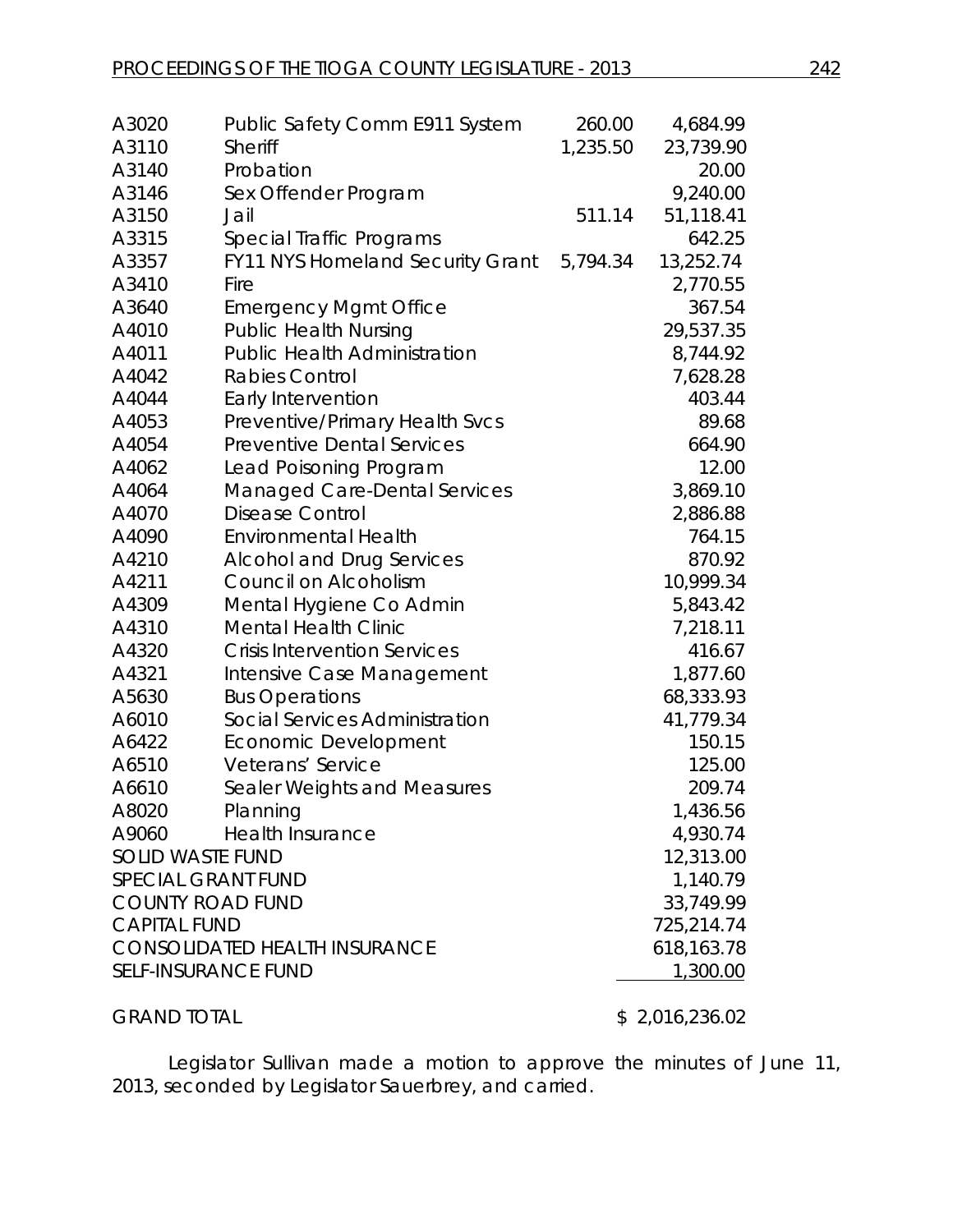Chair Weston made the following appointment to the Municipal Electric and Gas Alliance (MEGA) Board for a term of 07/09/2013 to 11/12/2013:

Douglas Barton

Chair Weston abolished the following committees effective July 9, 2013: Economic Development & Planning Director Search Committee Legislative Vacancy Ad Hoc Committee

Committee meeting reports are on file in the Legislative Clerk's Office and may be procured there by any interested person.

Legislator Huttleston moved for the adoption of the following resolution, seconded by Legislator Hollenbeck.

| REFERRED TO:          | <b>HEALTH &amp; HUMAN SERVICES COMMITTEE</b> |
|-----------------------|----------------------------------------------|
| RESOLUTION NO. 164-13 | APPROPRIATION OF FUNDS<br>SOCIAL SERVICES    |

WHEREAS: Additional funding has been awarded to Tioga County Department of Social Services from the Office of Temporary and Disability Assistance for Summer Youth Employment Programs; and

WHEREAS: The plan submitted for expenditure of these funds has been approved; and

WHEREAS: Appropriation of Funds requires Legislative approval; therefore be it

RESOLVED: That funding be appropriated as follows:

From: A4610.00 Federal Aid: Administration \$58,315.00

To: A6010.40.140 Contractual \$58,315.00

#### ROLL CALL VOTE

Yes – Legislators Monell, Weston, Sauerbrey, Standinger, Sullivan, Case, Huttleston, and Hollenbeck.

No – None.

Absent – Legislator Roberts.

RESOLUTION ADOPTED.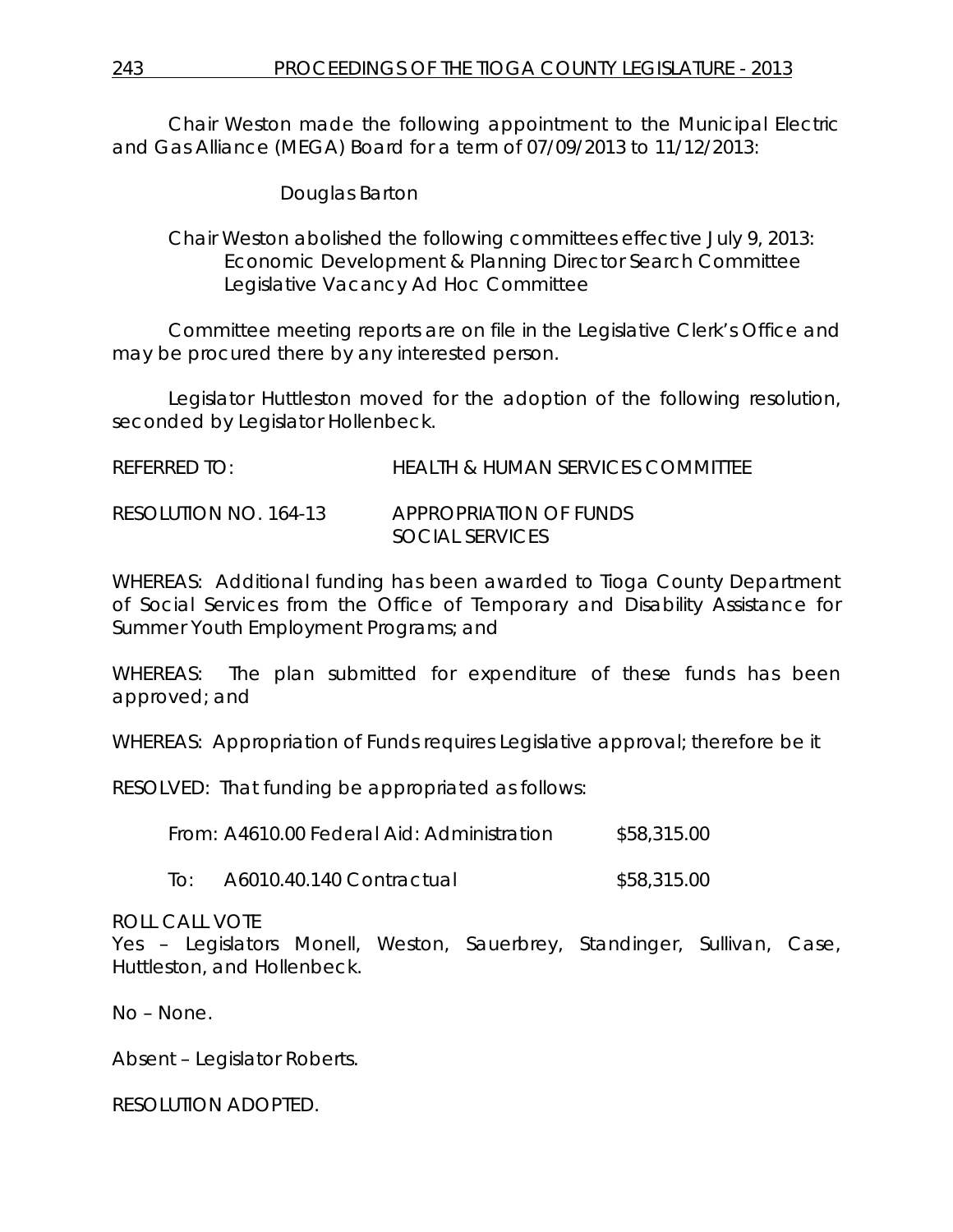Legislator Huttleston moved for the adoption of the following resolution, seconded by Legislator Case.

| REFERRED TO:          | HEALTH & HUMAN SERVICES COMMITTEE<br><b>FINANCE COMMITTEE</b> |
|-----------------------|---------------------------------------------------------------|
| RESOLUTION NO. 165-13 | APPROPRIATION OF FUNDS<br>PUBLIC HEALTH                       |

WHEREAS: Tioga County Health Department is mandated to provide a Rabies Control Program for Tioga County residents; and

WHEREAS: Due to an increase in the number of residents receiving postexposure medical services, the costs have exceeded the budgeted amount; and

WHEREAS: Additional expenditure appropriations are needed to meet the costs of the mandated medical services that have and will be provided; and

WHEREAS: State Aid reimbursement funding is available for the County costs; and

WHEREAS: Appropriation of funds requires Legislative approval; therefore be it

RESOLVED: That funding be appropriated as follows:

| From: A3442.00<br>\$20,000<br>State Aid: Rabies Control Program |
|-----------------------------------------------------------------|
|                                                                 |

To: A4042.40-590 Rabies Control – Services Rendered \$20,000

ROLL CALL VOTE

Yes – Legislators Monell, Weston, Sauerbrey, Standinger, Sullivan, Case, Hollenbeck, and Huttleston.

No – None.

Absent – Legislator Roberts.

RESOLUTION ADOPTED.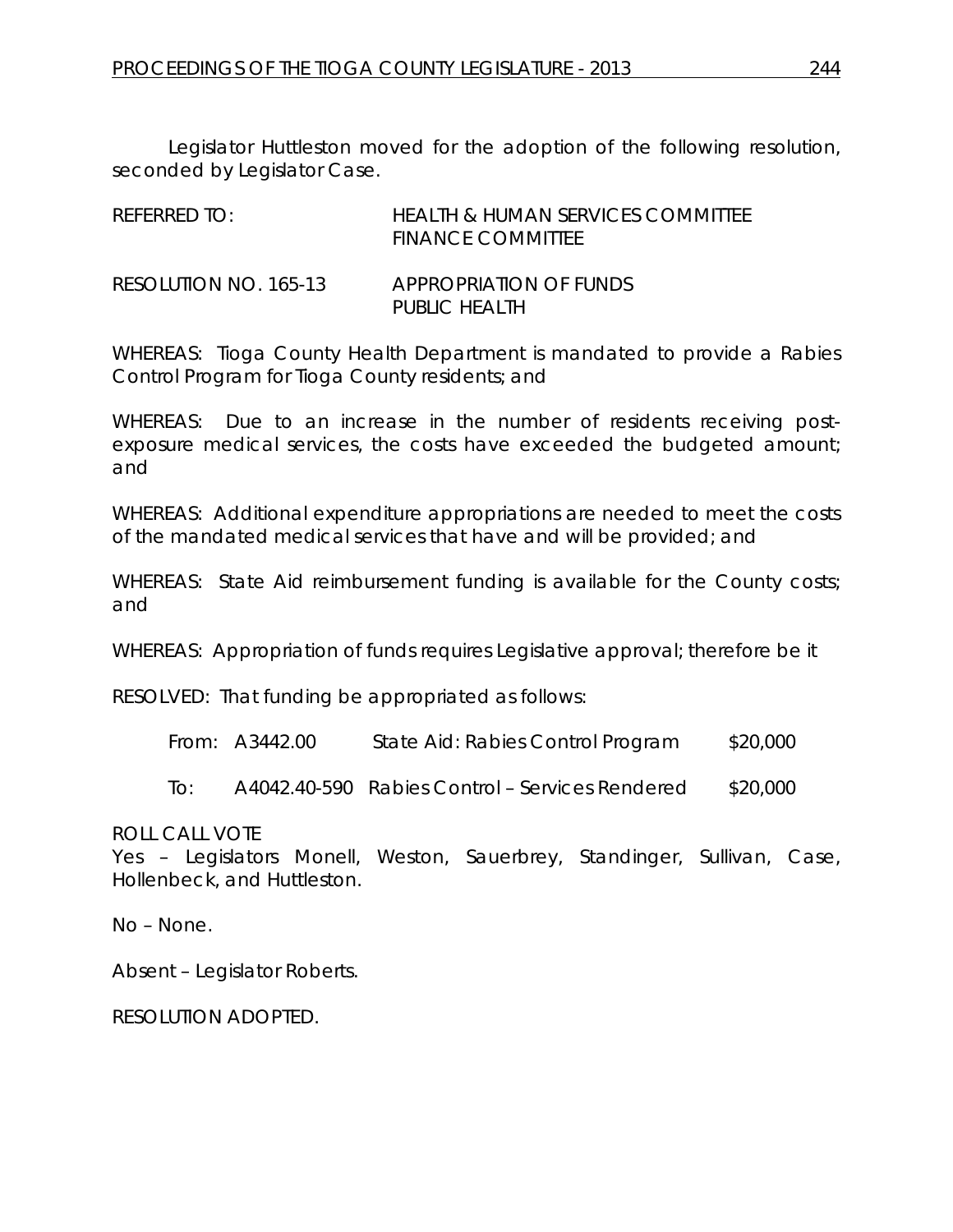Legislator Monell moved for the adoption of the following resolution, seconded by Legislator Sullivan.

| REFERRED TO:          | PERSONNEL COMMITTEE<br><b>FINANCE COMMITTEE</b>   |
|-----------------------|---------------------------------------------------|
| RESOLUTION NO. 166–13 | TRANSFER OF FUNDS<br><i>WORKERS' COMPENSATION</i> |

WHEREAS: The Tioga County Self-Insurance Plan has received notification from Safety National that an audit of the payroll figures for the period of January 1, 2012 through January 1, 2013 submitted for our workers' compensation Specific Excess Insurance has resulted in additional premium due in the amount of \$1,504.00; therefore be it

RESOLVED: That the following sums be transferred:

|  |  | From: Workers' Compensation Account \$1720.40 (380) | \$1,504.00 |
|--|--|-----------------------------------------------------|------------|
|--|--|-----------------------------------------------------|------------|

To: Workers' Compensation Account S1722.40 (270) \$1,504.00

ROLL CALL VOTE

Yes – Legislators Monell, Weston, Sauerbrey, Standinger, Sullivan, Case, Hollenbeck, and Huttleston.

No – None.

Absent – Legislator Roberts.

RESOLUTION ADOPTED.

Legislator Monell moved for the adoption of the following resolution, seconded by Legislator Hollenbeck.

| REFERRED TO:          | TEGISLATIVE WORKSESSION                                            |
|-----------------------|--------------------------------------------------------------------|
| RESOLUTION NO. 167–13 | TRANSFER OF FUNDS<br>PURCHASE OF CHROMEBOOKS<br>LEGISLATIVE OFFICE |

WHEREAS: The Legislative Office has tried to be proactive in the elimination of paper and also in trying to keep up with current technology; and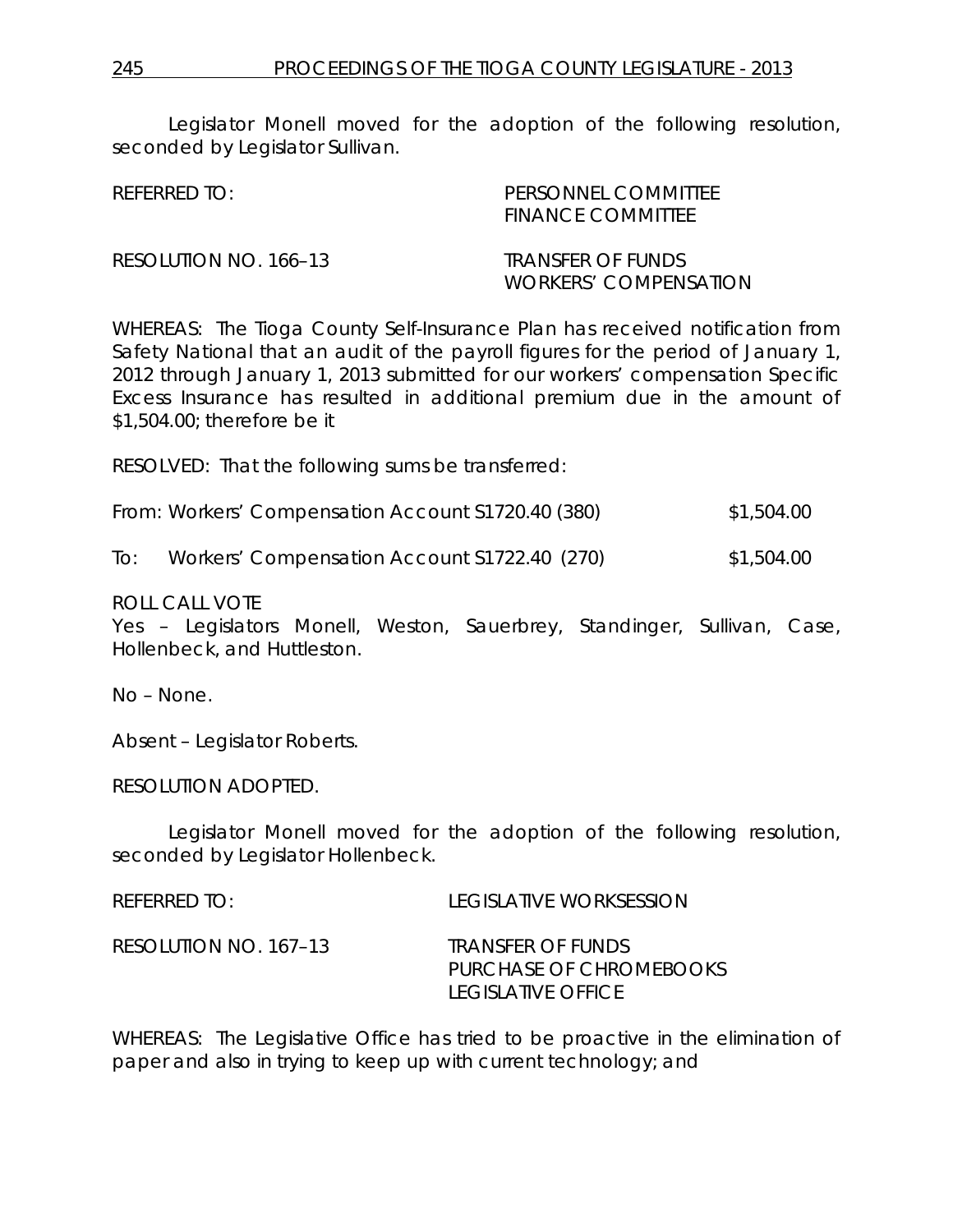WHEREAS: Over the past couple of months some of the Legislators have been using laptop computers at meetings, which have to be setup, plugged in, and information loaded each time they need to be used; and

WHEREAS: The Legislative Office has had a demo Chromebook for the last month being used by a Legislator, which is much more convenient and e-mail can be sent to it and opened to be used at Legislative meetings; and

WHEREAS: The Acting Information Technology Director has approved the purchase of said Chromebooks; therefore be it

RESOLVED: That the Legislative Clerk be authorized to purchase eight Chromebooks for Legislators at a sum not to exceed \$2,010 to be paid out of Legislative Account A1010.20-90; and be it further

RESOLVED: That the following sums be transferred:

|     | From: Legislative Account A1010.40-390 | \$2,010.00 |
|-----|----------------------------------------|------------|
| To: | Legislative Account A1010.20-90        | \$2,010.00 |

ROLL CALL VOTE

Yes – Legislators Monell, Weston, Sauerbrey, Standinger, Sullivan, Case, and Hollenbeck.

No – Legislator Huttleston.

Absent – Legislator Roberts.

RESOLUTION ADOPTED.

Legislator Standinger moved for the adoption of the following resolution, seconded by Legislator Sullivan.

| referred to:          | PUBLIC WORKS                                                              |
|-----------------------|---------------------------------------------------------------------------|
| RESOLUTION NO. 168-13 | CREATE WEST CREEK RD BRIDGE<br>BIN: 3335150<br>ACCOUNT AND TRANSFER FUNDS |

WHEREAS: Tioga County bonded for a program for rehabilitation of various bridges within Tioga County; and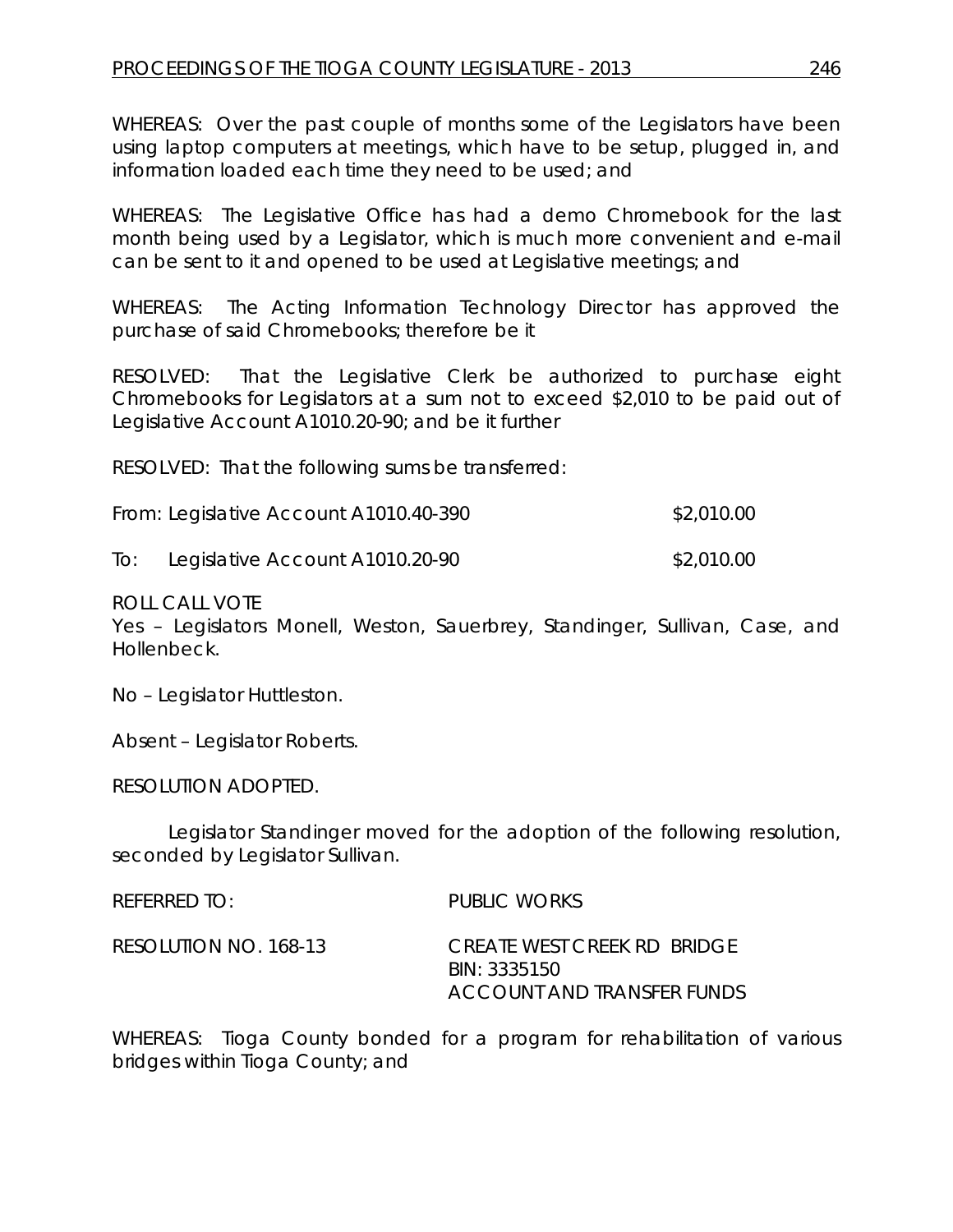WHEREAS: West Creek Rd. Bridge is the next bridge on the schedule for rehabilitation; therefore be it

RESOLVED: That the Tioga County Legislature authorize the Commissioner of Public Works to create and establish Account West Creek Rd. Bridge over East Branch of Owego Creek (Bin:3335150) H2013.07; and be it further

RESOLVED: That the Tioga County Legislature authorizes the transfer of funds as follows:

| From: H511.00 | Capital Bridge Bond Reserve | \$82,000 |
|---------------|-----------------------------|----------|
| TO: H2013.07  | West Creek Rd. Bridge over  |          |
|               | East Branch of Owego Creek  | \$82,000 |

### ROLL CALL VOTE

Yes – Legislators Monell, Weston, Sauerbrey, Standinger, Sullivan, Case, Hollenbeck, and Huttleston.

No – None.

Absent – Legislator Roberts.

RESOLUTION ADOPTED.

Legislator Standinger moved for the adoption of the following resolution, seconded by Legislator Sullivan.

REFERRED TO: PUBLIC WORKS

RESOLUTION NO. 169-13 *AWARD DESIGN CONTRACT TO DELTA ENGINEERS FOR WEST CREEK RD. BRIDGE (BIN:3335150) OVER EAST BRANCH OF OWEGO CREEK*

WHEREAS: Tioga County bonded for a program for rehabilitation of various bridges within Tioga County; and

WHEREAS: Funding is available for the design of the West Creek Rd. Bridge (BIN: 3335150) as part of the Bond Issue; and

WHEREAS: Delta Engineers has expertise in design of truss bridges and the Commissioner of Public Works requested a design proposal from Delta Engineers; and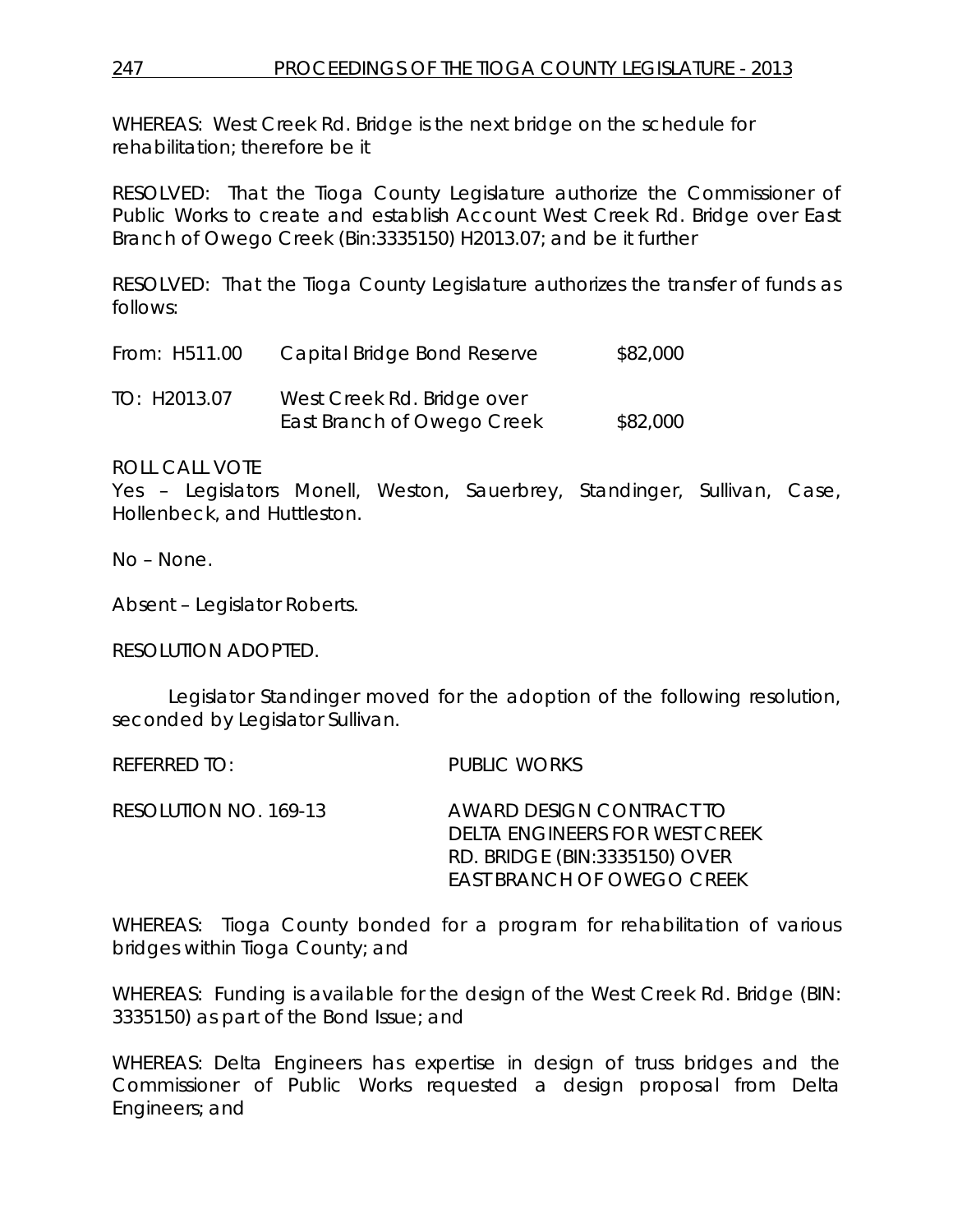WHEREAS: The Commissioner of Public Works received a design proposal from Delta Engineers in the amount of \$82,000; therefore be it

RESOLVED: That the Tioga County Legislature award the design services contract to Delta Engineers, Endicott, NY not to exceed \$82,000 to be paid out of West Creek Rd. Bridge Account H2013.07.

ROLL CALL VOTE Yes – Legislators Monell, Weston, Sauerbrey, Standinger, Sullivan, Case, Hollenbeck, and Huttleston.

No – None.

Absent – Legislator Roberts.

RESOLUTION ADOPTED.

Legislator Sullivan moved for the adoption of the following resolution, seconded by Legislator Standinger.

REFERRING TO: FINANCE/LEGAL

| RESOLUTION NO. 170-13 | DESIGNATION OF NYS SECRETARY OF |
|-----------------------|---------------------------------|
|                       | STATE AS AGENT FOR SERVICE OF   |
|                       | <b>NOTICE OF CLAIM</b>          |

WHEREAS: The General Municipal Law was recently changed to permit Notices of Claim against Public Corporations to be served on the New York State Secretary of State; and

WHEREAS: Public Corporations are required to file a certificate with the NYS Department of State designating the NYS Secretary of State as their agent for service of Notices of Claim; and

WHEREAS: Public Corporations that fail to file such a designation will not receive their share of the fee that will be charged to the entity serving the Notice of Claim; and

WHEREAS: Tioga County must make the designation and provide address information to the entity within Tioga County to whom the Secretary of State will forward the Notices of Claim; now therefore be it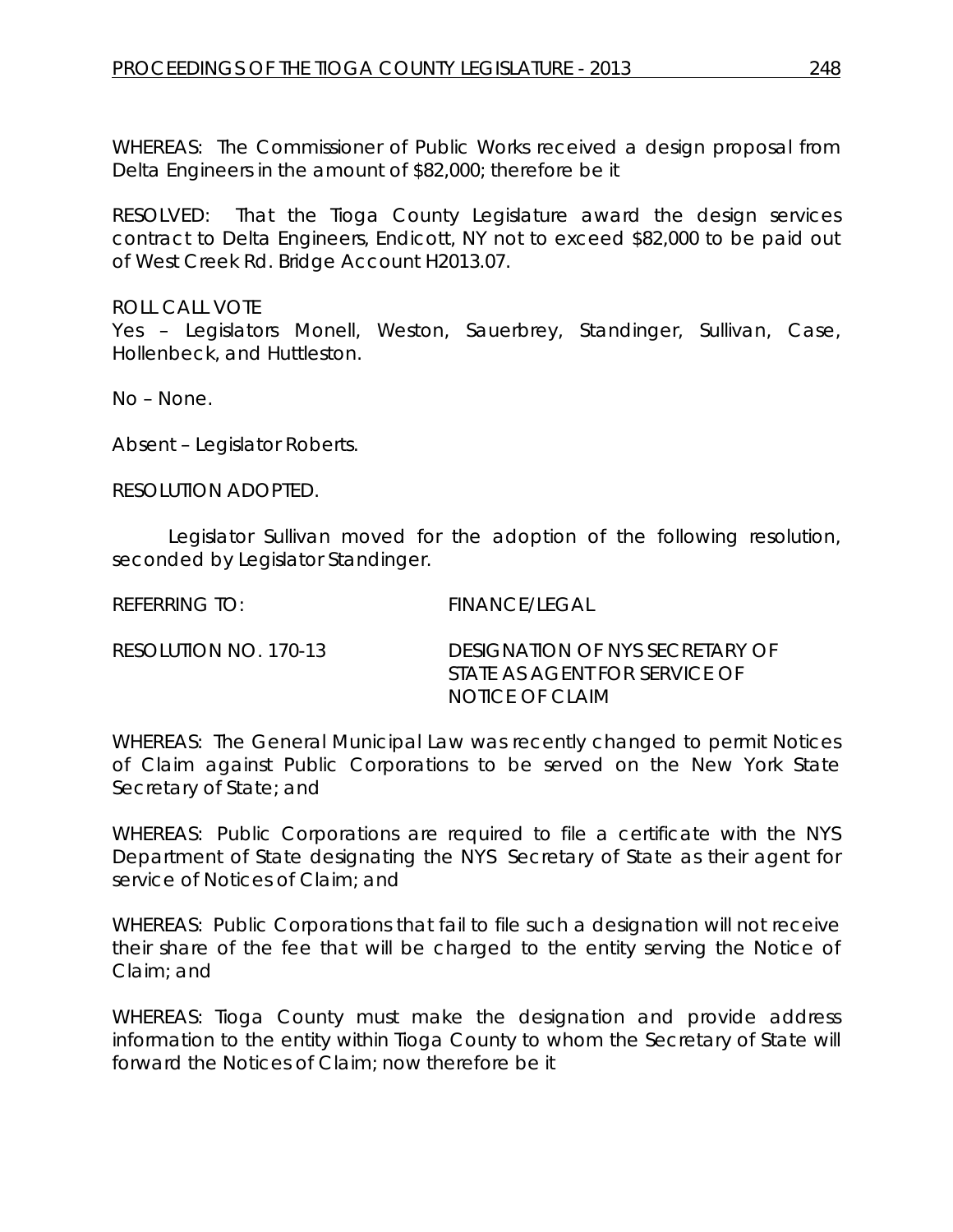# 249 PROCEEDINGS OF THE TIOGA COUNTY LEGISLATURE - 2013

RESOLVED: That the NYS Secretary of State is hereby designated to be the agent of Tioga County for service of Notices of Claim; and it is further

RESOLVED: That the Chair of the Tioga County Legislature is hereby authorized and directed to file a certificate with the Department of State so designating; and it is further

RESOLVED: That the Tioga County Attorney's address will be provided as the address for forwarding the Notices of Claim.

#### ROLL CALL VOTE

Yes – Legislators Monell, Weston, Sauerbrey, Standinger, Sullivan, Case, Hollenbeck, and Huttleston.

No – None.

Absent – Legislator Roberts.

RESOLUTION ADOPTED.

Legislator Sullivan moved for the adoption of the following resolution, seconded by Legislator Hollenbeck.

REFERRED TO: FINANCE/LEGAL

| RESOLUTION NO. 171-13 | APPLY FOR INDIGENT LEGAL |  |
|-----------------------|--------------------------|--|
|                       | <b>SERVICES GRANT</b>    |  |

WHEREAS: The New York State Office of Indigent Legal Services has made available to Tioga County a three year, non-competitive grant totaling \$61,902.00 to improve the quality of indigent legal services provided under Article 18-B of the County Law; and

WHEREAS: Tioga County realizes the importance of providing quality representation to indigent individuals; and

WHEREAS: The grant funds will be used:

(1) to purchase software, installation, training and maintenance services for case management systems for the Public Defender's and Assigned Counsel offices; and

(2) to provide additional training opportunities to the Public Defender's Office; and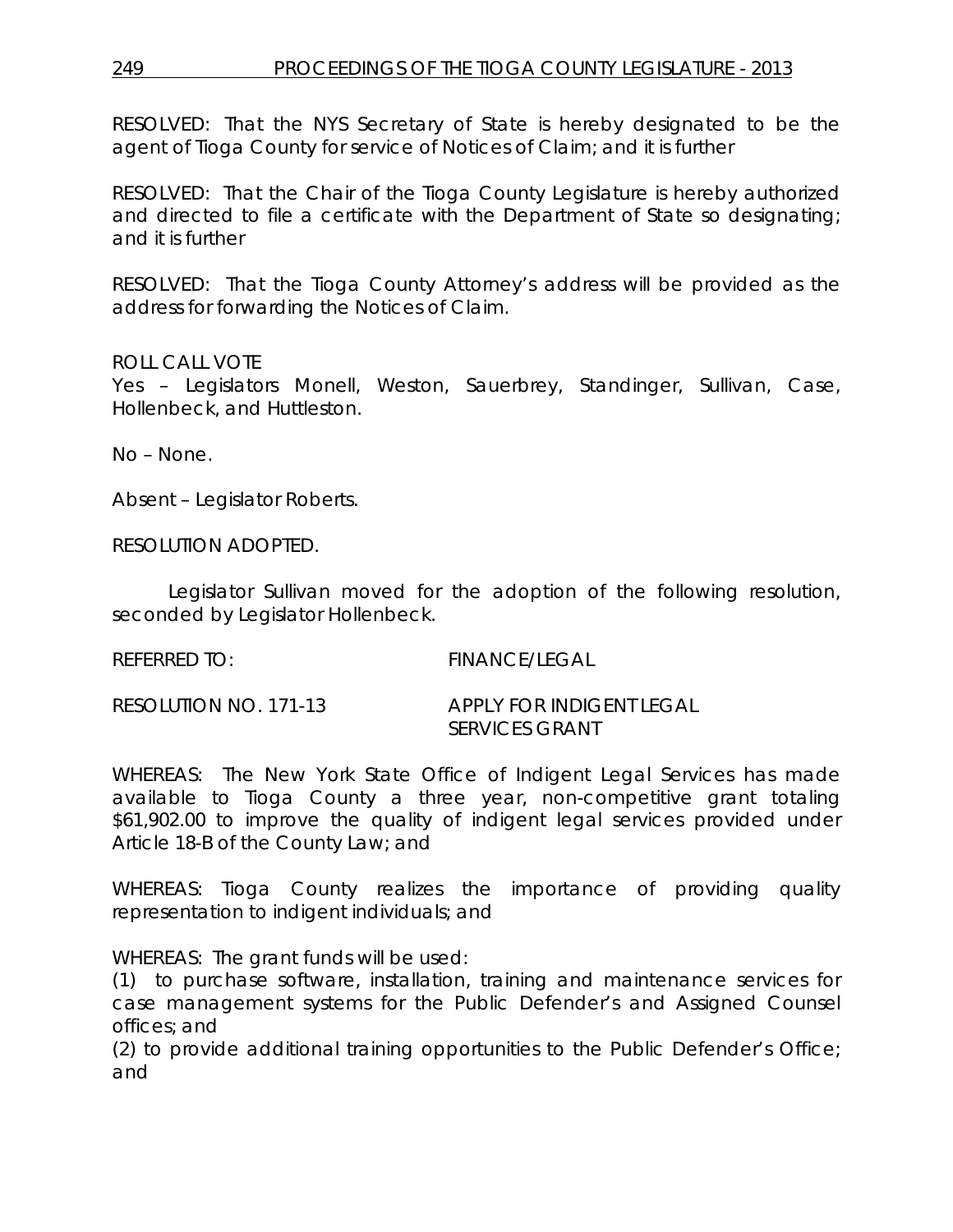WHEREAS: There are no local matching funds required under this grant; now therefore be it

RESOLVED: That the Tioga County Legislature authorizes the submission of said grant to the Office of Indigent Legal Services for the sum of \$61,902.00, and authorizes and directs the Chair of the Legislature to execute any contracts or other necessary documents to proceed with the grant, subject to approval of the County Attorney.

### ROLL CALL VOTE

Yes – Legislators Monell, Weston, Sauerbrey, Standinger, Sullivan, Case, Hollenbeck, and Huttleston.

No – None.

Absent – Legislator Roberts.

RESOLUTION ADOPTED.

Legislator Sullivan moved for the adoption of the following resolution, seconded by Legislator Standinger.

REFERRED TO: FINANCE COMMITTEE

RESOLUTION NO. 172–13 *RESOLUTION AUTHORIZING THE ISSUANCE OF \$2,000,000 SERIAL BONDS OF THE COUNTY OF TIOGA, NEW YORK, TO PAY A PORTION OF THE COST OF CERTAIN BUILDING REPAIRS AT VARIOUS LOCATIONS THROUGHOUT THE COUNTY*

Adoption moved by Legislator Sullivan, Seconded by Legislator Standinger.

WHEREAS: Tioga County (the "County") is a local agency pursuant to the New York State Environmental Quality Review Act ("SEQRA"), ECL Section 8-0101, *et seq.,* and implementing regulations, 6 NYCRR Part 617 (the "Regulations"); and

WHEREAS: The County Legislature of the County now desires to authorize the construction, reconstruction and financing of improvements to various buildings in and for the County; therefore be it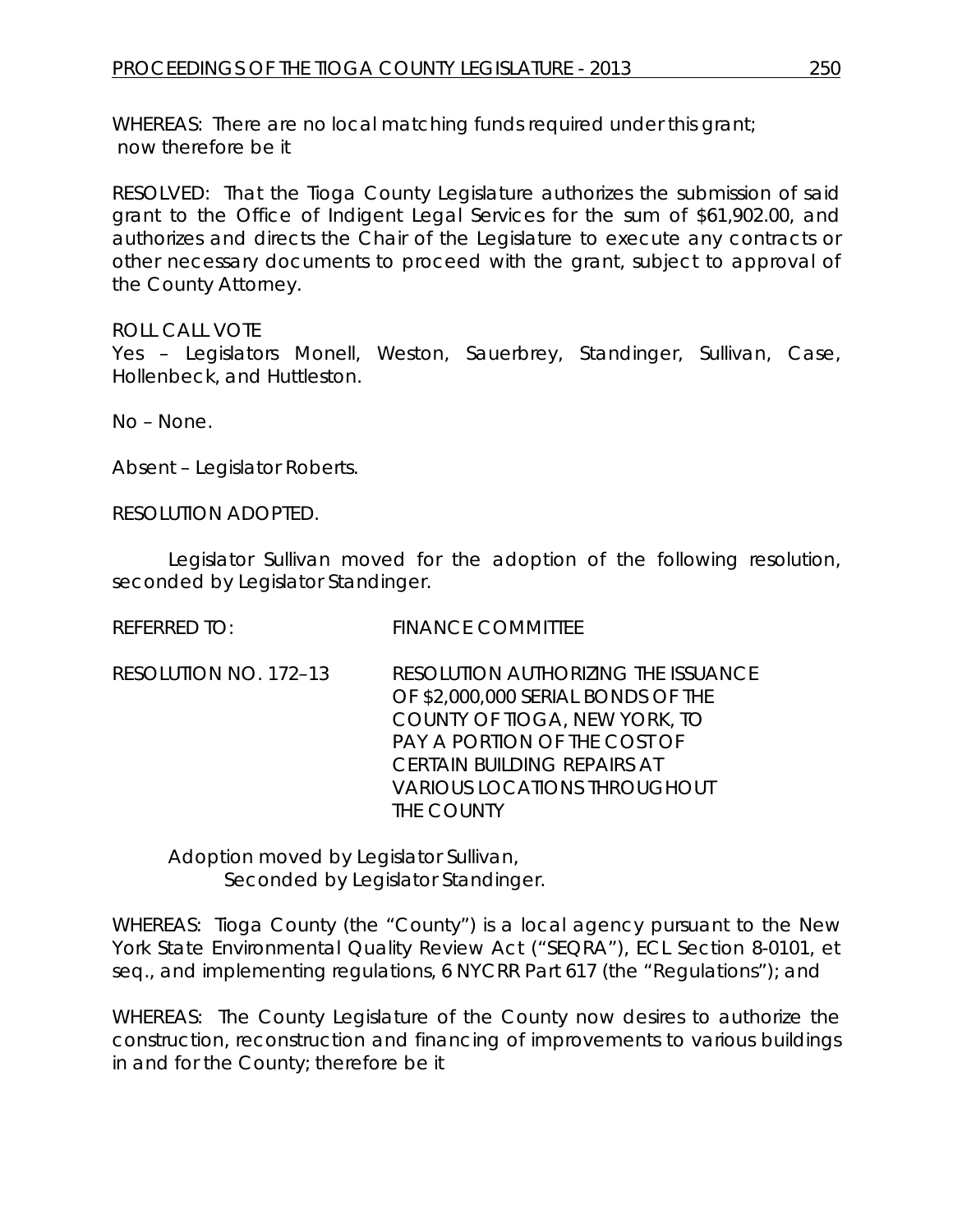RESOLVED: By the County Legislature of the County of Tioga, New York, by the affirmative vote of not less than two-thirds of the total voting strength of the County Legislature, as follows:

Section 1. The County, having reviewed the impact of undertaking the construction, reconstruction and financing of improvements to various buildings in and for the County, hereby determines that such action constitutes a "Type II Action" under the 6 NYCRR  $\S$  617.5(c)(1) and (2) of the Regulations and is not subject to review under SEQRA; and

Section 2. For the class of objects or purposes of paying a portion of the cost of the construction, reconstruction and financing of improvements to various buildings in and for the County, including all related construction, demolition, renovations, site improvements, original furnishings, fixtures and equipment required for such purposes, architectural, inspection and engineering fees, and all other cost incidental to such work (collectively, the "Project"), there are hereby authorized to be issued \$2,000,000 serial bonds of the County of Tioga, New York, pursuant to the provisions of the Local Finance Law.

Section 3. It is hereby determined that the maximum estimated cost of the aforesaid class of objects or purposes is \$2,000,000 and that the plan for the financing thereof includes the issuance of serial bonds in the aggregate principal amount not to exceed \$2,000,000 to finance said Project, and the levy and collection of taxes on all the taxable real property in the County to pay the principal of said bonds and the interest thereon as the same shall become due and payable, subject to applicable amounts of any state or federal assistance available for such purpose or from any other source.

Section 4. It is hereby determined that the period of probable usefulness of the aforesaid class of objects or purposes is fifteen years under subdivision 12(a)(2) of paragraph a. of Section 11.00 of the Local Finance Law.

Section 5. Subject to the provisions of the Local Finance Law, the power to authorize the issuance of and to sell bond anticipation notes in anticipation of the issuance and sale of the serial bonds herein authorized, including renewals of such notes, is hereby delegated to the County Treasurer, the chief fiscal officer. Such notes shall be of such terms, form and contents, and shall be sold in such manner, as may be prescribed by said County Treasurer, consistent with the provisions of the Local Finance Law.

Section 6. The faith and credit of said County of Tioga, New York, are hereby irrevocably pledged for the payment of the principal of and interest on such bonds as the same respectively become due and payable. An annual appropriation shall be made in each year sufficient to pay the principal of and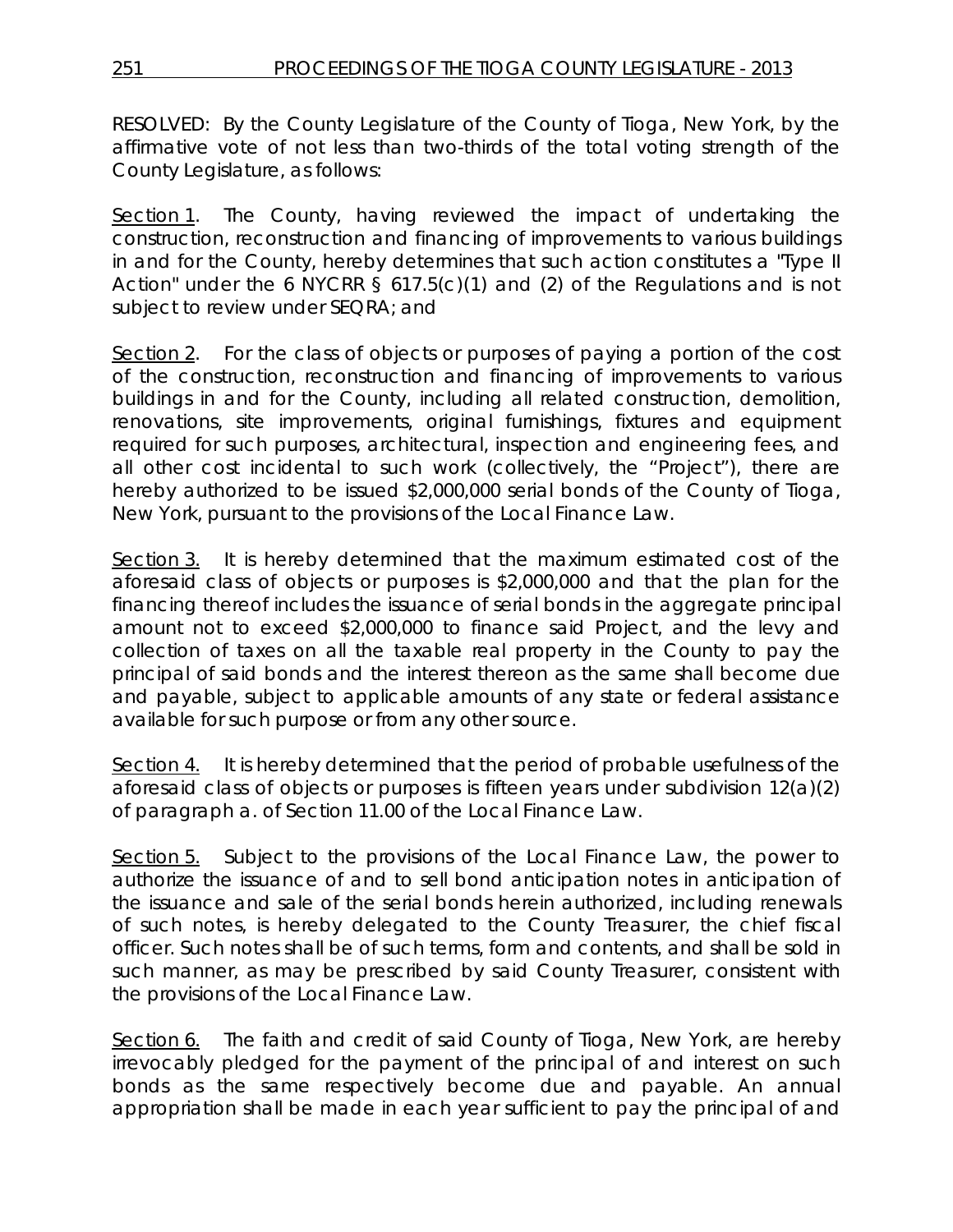interest on such bonds becoming due and payable in such year. There shall annually be levied on all the taxable real property of said County a tax sufficient to pay the principal of and interest on such bonds as the same become due and payable.

Section 7. Such bonds shall be in fully registered form and shall be signed in the name of the County of Tioga, New York, by the manual or facsimile signature of the County Treasurer and a facsimile of its corporate seal shall be imprinted or impressed thereon and may be attested by the manual or facsimile signature of the County Clerk.

Section 8. The powers and duties of advertising such bonds for sale, conducting the sale and awarding the bonds, are hereby delegated to the County Treasurer, who shall advertise such bonds for sale, conduct the sale, and award the bonds in such manner as he or she shall deem best for the interests of the County; provided, however, that in the exercise of these delegated powers, he or she shall comply fully with the provisions of the Local Finance Law and any order or rule of the State Comptroller applicable to the sale of municipal bonds. The receipt of the County Treasurer shall be a full acquittance to the purchaser of such bonds, who shall not be obliged to see to the application of the purchase money.

Section 9. All other matters, except as provided herein relating to such bonds including determining whether to issue such bonds having substantially level or declining annual debt service and all matters related thereto, prescribing whether manual or facsimile signatures shall appear on said bonds, prescribing the method for the recording of ownership of said bonds, appointing the fiscal agent or agents for said bonds, providing for the printing and delivery of said bonds (and if said bonds are to be executed in the name of the County by the facsimile signature of the County Treasurer, providing for the manual countersignature of a fiscal agent or of a designated official of the County), the date, denominations, maturities and interest payment dates, place or places of payment, and also including the consolidation with other issues, shall be determined by the County Treasurer. It is hereby determined that it is to the financial advantage of the County not to impose and collect from registered owners of such serial bonds any charges for mailing, shipping and insuring bonds transferred or exchanged by the fiscal agent, and, accordingly, pursuant to paragraph c of Section 70.00 of the Local Finance Law, no such charges shall be so collected by the fiscal agent. Such bonds shall contain substantially the recital of validity clause provided for in section 52.00 of the Local Finance Law and shall otherwise be in such form and contain such recitals in addition to those required by section 52.00 of the Local Finance Law, as the County Treasurer shall determine.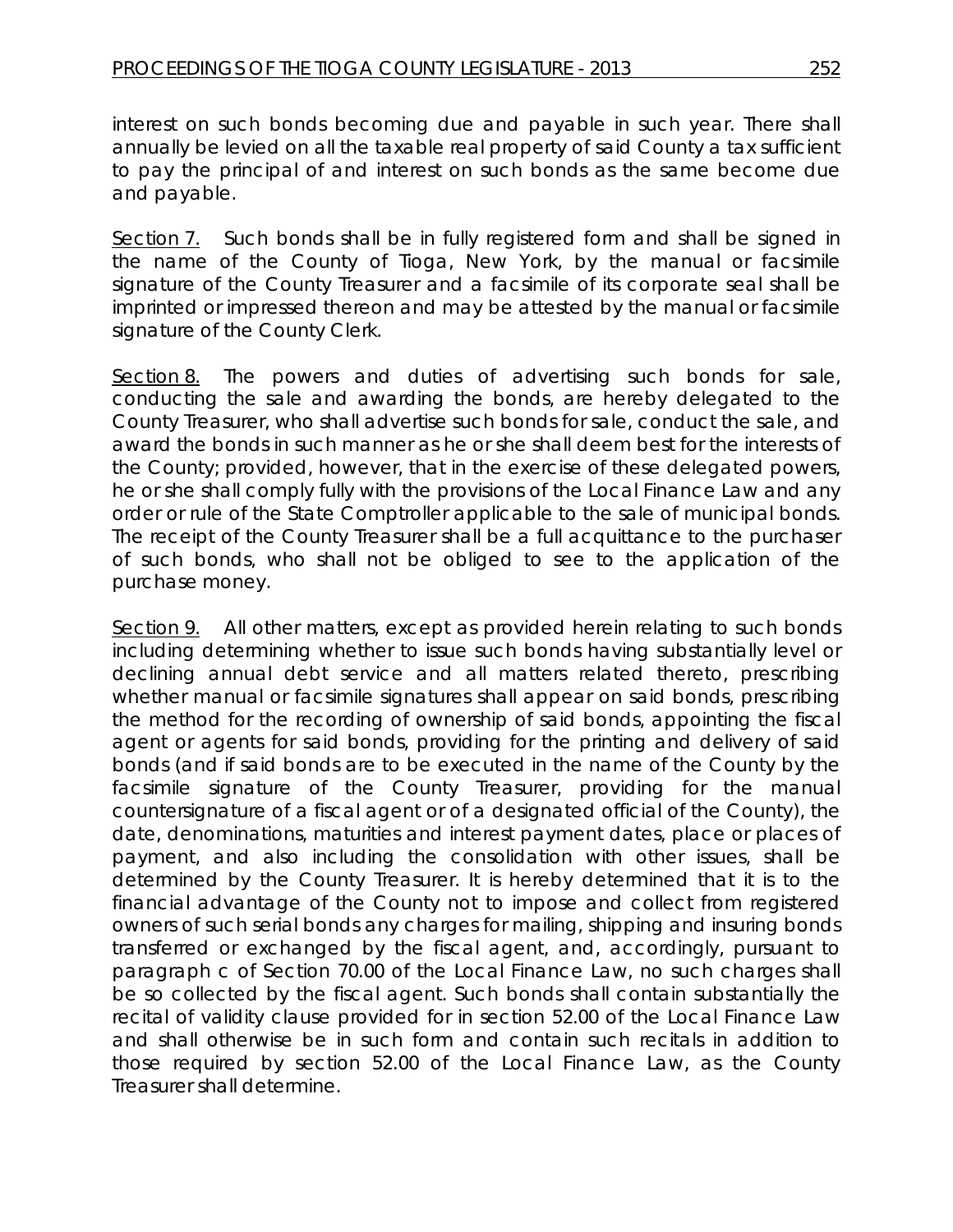Section 10. The temporary use of available funds of the County, not immediately required for the purpose or purposes for which the same were borrowed, raised or otherwise created, is hereby authorized pursuant to Section 165.10 of the Local Finance Law, for the capital purposes described in Section 2 of this resolution. The reasonably expected source of funds to be used to initially pay for the expenditures authorized by Section 3 of this resolution shall be from the County's General Fund. It is intended that the County shall then reimburse expenditures from the General Fund with the proceeds of the bonds and bond anticipation notes authorized by this resolution and that the interest payable on the bonds and any bond anticipation notes issued in anticipation of such bonds shall be excludable from gross income for federal income tax purposes. This resolution is intended to constitute the declaration of the County's "official intent" within the meaning of Treasury Regulation Section 1.150-2 to reimburse the expenditures authorized by this resolution with the proceeds of the bonds and bond anticipation notes authorized herein. Other than as specified in this resolution, no monies are reasonably expected to be, received, allocated on a long-term basis, or otherwise set aside with respect to the permanent funding of the objects or purposes described herein.

Section 11. The validity of such bonds and bond anticipation notes may be contested only if:

- 1) Such obligations are authorized for an object or purpose for which said County is not authorized to expend money, or
- 2) The provisions of law which should be complied with at the date of publication of this resolution are not substantially complied with, and an action, suit or proceeding contesting such validity is commenced within twenty days after the date of such publication, or
- 3) Such obligations are authorized in violation of the provisions of the Constitution.

Section 12. This resolution, which takes effect immediately, of which a summary shall be published in the Tioga County Courier and the Morning Times, the official newspapers of said County, together with a notice of the Clerk of the County Legislature in substantially the form provided in Section 81.00 of the Local Finance Law.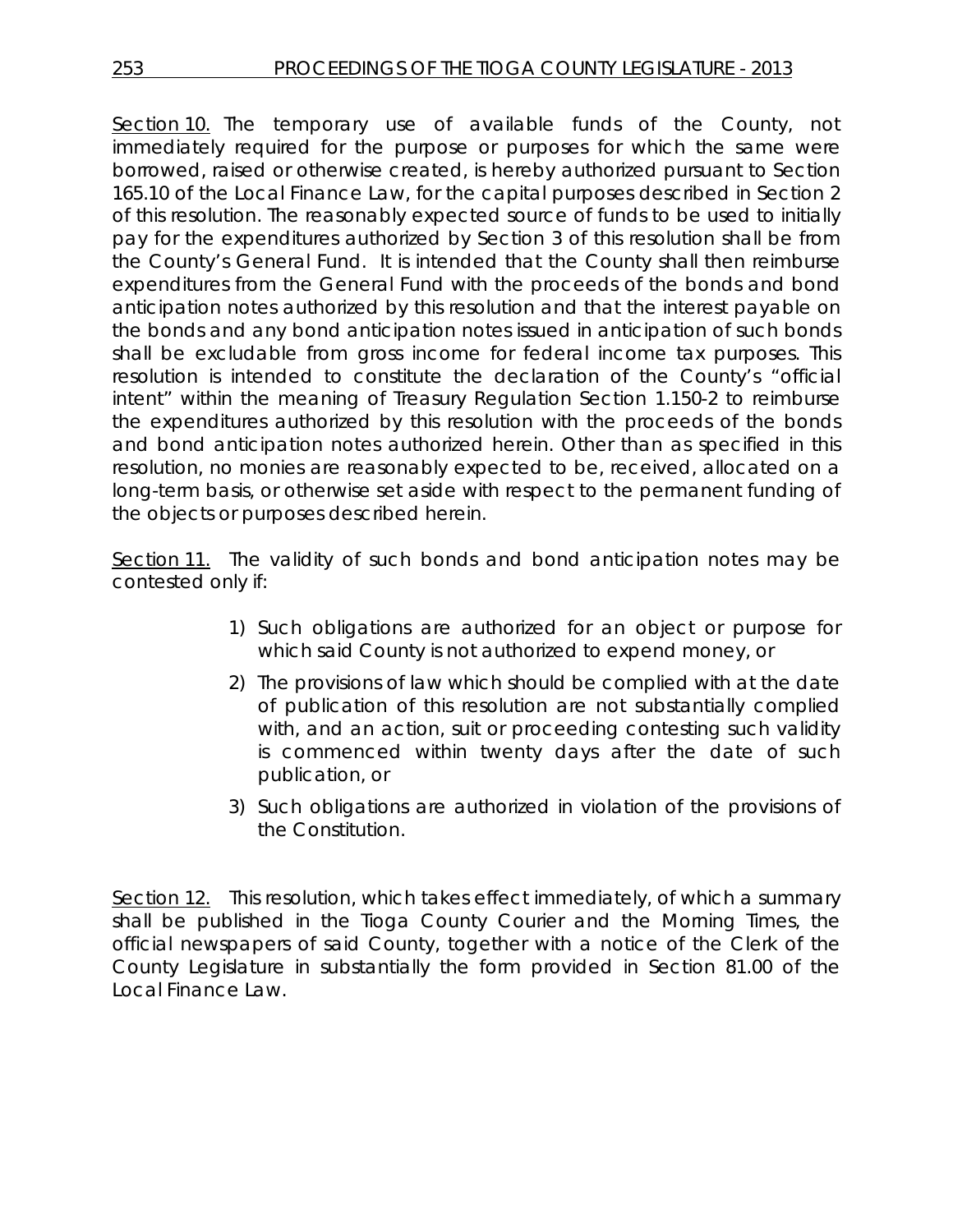# ROLL CALL VOTE

Yes – Legislators Monell, Weston, Sauerbrey, Standinger, Sullivan, Case, Hollenbeck, and Huttleston.

No – None.

Absent – Legislator Roberts.

RESOLUTION ADOPTED.

Legislator Sullivan moved for the adoption of the following resolution, seconded by Legislator Standinger.

REFERRED TO: FINANCE COMMITTEE

RESOLUTION NO. 173-13 *RESOLUTION AUTHORIZING THE ISSUANCE OF \$8,000,000 SERIAL BONDS OF THE COUNTY OF TIOGA, NEW YORK, TO PAY A PORTION OF THE COST OF CERTAIN BRIDGE REPAIRS AT VARIOUS LOCATIONS THROUGHOUT THE COUNTY*

Adoption moved by Legislator Sullivan, Seconded by Legislator Standinger.

WHEREAS: Tioga County (the "County") is a local agency pursuant to the New York State Environmental Quality Review Act ("SEQRA"), ECL Section 8-0101, *et seq.,* and implementing regulations, 6 NYCRR Part 617 (the "Regulations"); and

WHEREAS: The County Legislature of the County now desires to authorize the construction, reconstruction and financing of improvements to various bridges in and for the County; therefore be it

RESOLVED: By the County Legislature of the County of Tioga, New York, by the affirmative vote of not less than two-thirds of the total voting strength of the County Legislature, as follows:

Section 1. The County, having reviewed the impact of undertaking the construction, reconstruction and financing of improvements to various bridges in and for the County, hereby determines that such action constitutes a "Type II Action" under the 6 NYCRR  $\S$  617.5(c)(1) and (2) of the Regulations and is not subject to review under SEQRA; and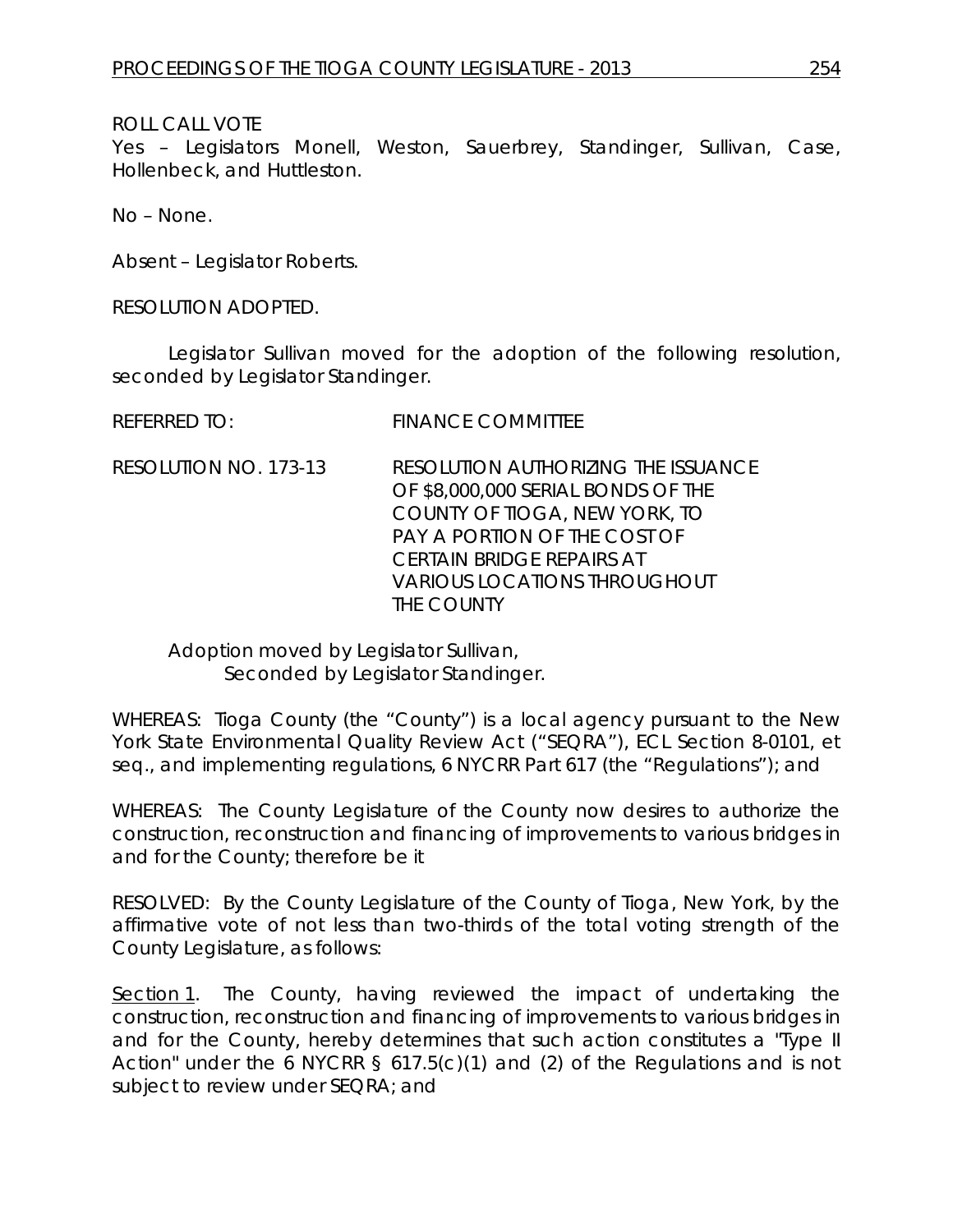Section 2. For the class of objects or purposes of paying a portion of the cost of the construction, reconstruction and financing of improvements to various bridges in and for the County, including all related construction, demolition, renovations, site improvements, original furnishings, fixtures and equipment required for such purposes, architectural, inspection and engineering fees, and all other cost incidental to such work (collectively, the "Project"), there are hereby authorized to be issued \$8,000,000 serial bonds of the County of Tioga, New York, pursuant to the provisions of the Local Finance Law.

Section 3. It is hereby determined that the maximum estimated cost of the aforesaid class of objects or purposes is \$8,000,000 and that the plan for the financing thereof includes the issuance of serial bonds in the aggregate principal amount not to exceed \$8,000,000 to finance said Project, and the levy and collection of taxes on all the taxable real property in the County to pay the principal of said bonds and the interest thereon as the same shall become due and payable, subject to applicable amounts of any state or federal assistance available for such purpose or from any other source.

Section 4. It is hereby determined that the period of probable usefulness of the aforesaid class of objects or purposes is twenty years under subdivision 10 of paragraph a. of Section 11.00 of the Local Finance Law.

Section 5. Subject to the provisions of the Local Finance Law, the power to authorize the issuance of and to sell bond anticipation notes in anticipation of the issuance and sale of the serial bonds herein authorized, including renewals of such notes, is hereby delegated to the County Treasurer, the chief fiscal officer. Such notes shall be of such terms, form and contents, and shall be sold in such manner, as may be prescribed by said County Treasurer, consistent with the provisions of the Local Finance Law.

Section 6. The faith and credit of said County of Tioga, New York, are hereby irrevocably pledged for the payment of the principal of and interest on such bonds as the same respectively become due and payable. An annual appropriation shall be made in each year sufficient to pay the principal of and interest on such bonds becoming due and payable in such year. There shall annually be levied on all the taxable real property of said County a tax sufficient to pay the principal of and interest on such bonds as the same become due and payable.

Section 7. Such bonds shall be in fully registered form and shall be signed in the name of the County of Tioga, New York, by the manual or facsimile signature of the County Treasurer and a facsimile of its corporate seal shall be imprinted or impressed thereon and may be attested by the manual or facsimile signature of the County Clerk.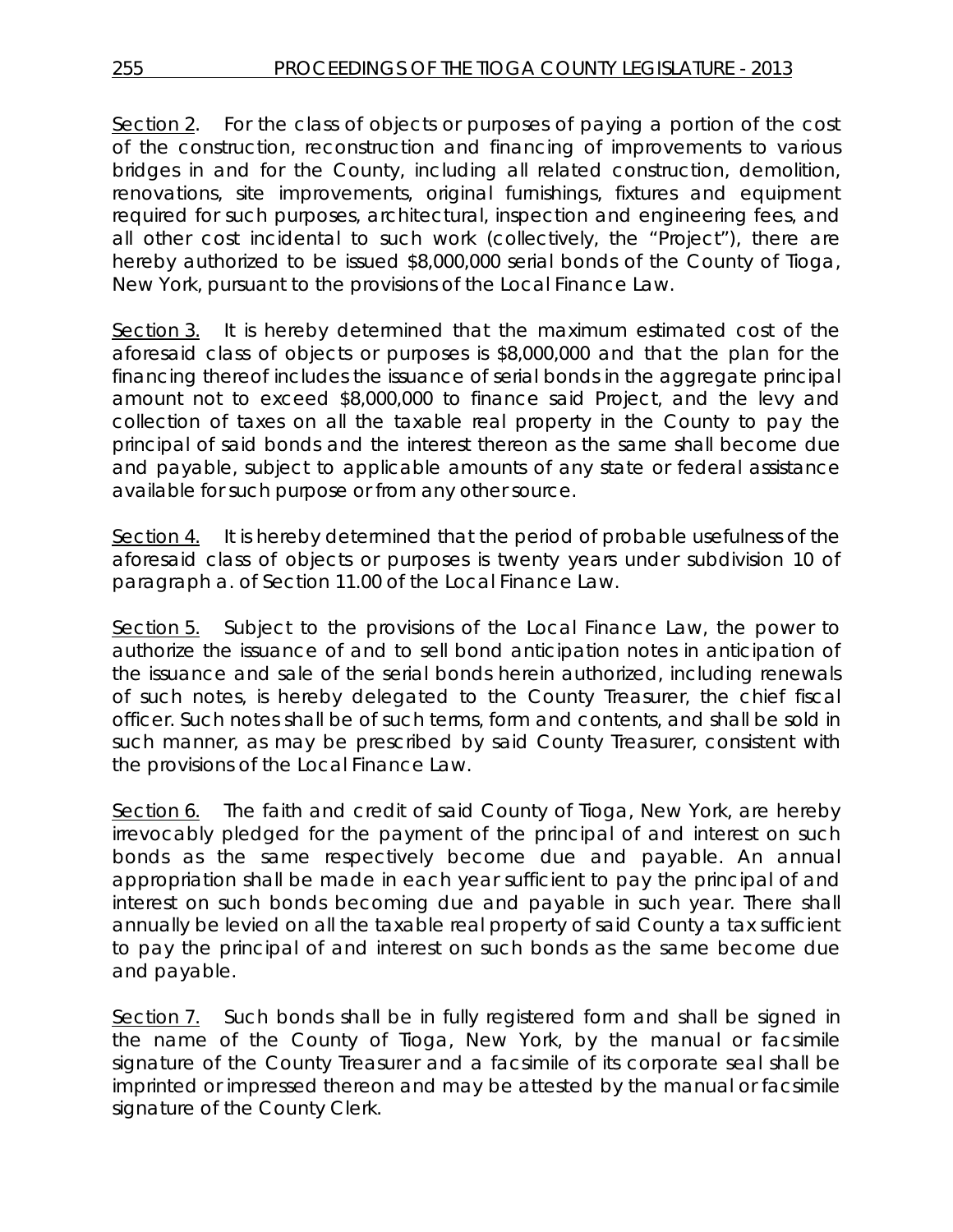Section 8. The powers and duties of advertising such bonds for sale, conducting the sale and awarding the bonds, are hereby delegated to the County Treasurer, who shall advertise such bonds for sale, conduct the sale, and award the bonds in such manner as he or she shall deem best for the interests of the County; provided, however, that in the exercise of these delegated powers, he or she shall comply fully with the provisions of the Local Finance Law and any order or rule of the State Comptroller applicable to the sale of municipal bonds. The receipt of the County Treasurer shall be a full acquittance to the purchaser of such bonds, who shall not be obliged to see to the application of the purchase money.

Section 9. All other matters, except as provided herein relating to such bonds including determining whether to issue such bonds having substantially level or declining annual debt service and all matters related thereto, prescribing whether manual or facsimile signatures shall appear on said bonds, prescribing the method for the recording of ownership of said bonds, appointing the fiscal agent or agents for said bonds, providing for the printing and delivery of said bonds (and if said bonds are to be executed in the name of the County by the facsimile signature of the County Treasurer, providing for the manual countersignature of a fiscal agent or of a designated official of the County), the date, denominations, maturities and interest payment dates, place or places of payment, and also including the consolidation with other issues, shall be determined by the County Treasurer. It is hereby determined that it is to the financial advantage of the County not to impose and collect from registered owners of such serial bonds any charges for mailing, shipping and insuring bonds transferred or exchanged by the fiscal agent, and, accordingly, pursuant to paragraph c of Section 70.00 of the Local Finance Law, no such charges shall be so collected by the fiscal agent. Such bonds shall contain substantially the recital of validity clause provided for in section 52.00 of the Local Finance Law and shall otherwise be in such form and contain such recitals in addition to those required by section 52.00 of the Local Finance Law, as the County Treasurer shall determine.

Section 10. The temporary use of available funds of the County, not immediately required for the purpose or purposes for which the same were borrowed, raised or otherwise created, is hereby authorized pursuant to Section 165.10 of the Local Finance Law, for the capital purposes described in Section 2 of this resolution. The reasonably expected source of funds to be used to initially pay for the expenditures authorized by Section 3 of this resolution shall be from the County's General Fund. It is intended that the County shall then reimburse expenditures from the General Fund with the proceeds of the bonds and bond anticipation notes authorized by this resolution and that the interest payable on the bonds and any bond anticipation notes issued in anticipation of such bonds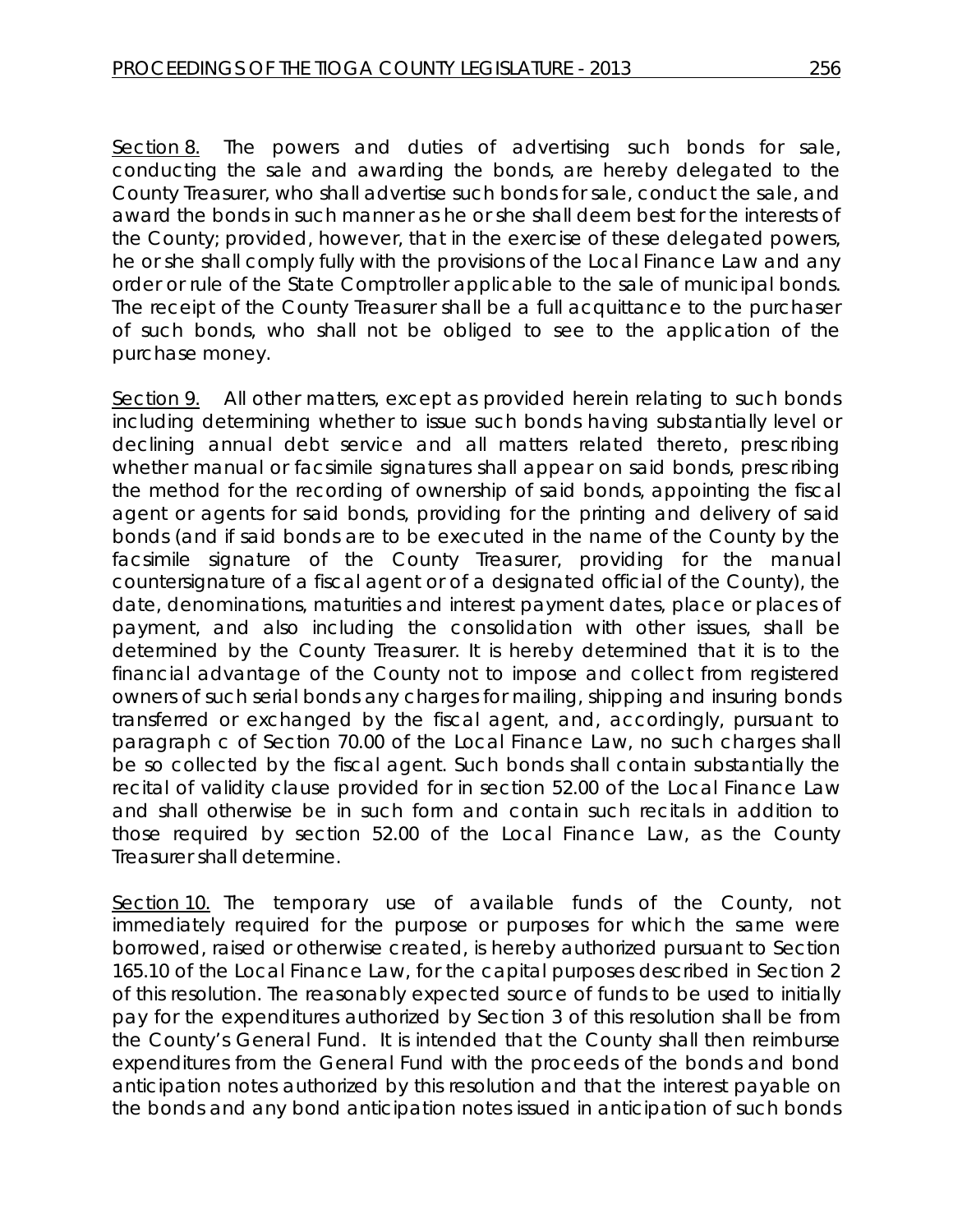shall be excludable from gross income for federal income tax purposes. This resolution is intended to constitute the declaration of the County's "official intent" within the meaning of Treasury Regulation Section 1.150-2 to reimburse the expenditures authorized by this resolution with the proceeds of the bonds and bond anticipation notes authorized herein. Other than as specified in this resolution, no monies are reasonably expected to be, received, allocated on a long-term basis, or otherwise set aside with respect to the permanent funding of the objects or purposes described herein.

Section 11. The validity of such bonds and bond anticipation notes may be contested only if:

- 1) Such obligations are authorized for an object or purpose for which said County is not authorized to expend money, or
- 2) The provisions of law which should be complied with at the date of publication of this resolution are not substantially complied with, and an action, suit or proceeding contesting such validity is commenced within twenty days after the date of such publication, or
- 3) Such obligations are authorized in violation of the provisions of the Constitution.

Section 12. This resolution, which takes effect immediately, of which a summary shall be published in the Tioga County Courier and the Morning Times, the official newspapers of said County, together with a notice of the Clerk of the County Legislature in substantially the form provided in Section 81.00 of the Local Finance Law.

# ROLL CALL VOTE

Yes – Legislators Monell, Weston, Sauerbrey, Standinger, Sullivan, Case, Hollenbeck, and Huttleston.

No – None.

Absent – Legislator Roberts.

RESOLUTION ADOPTED.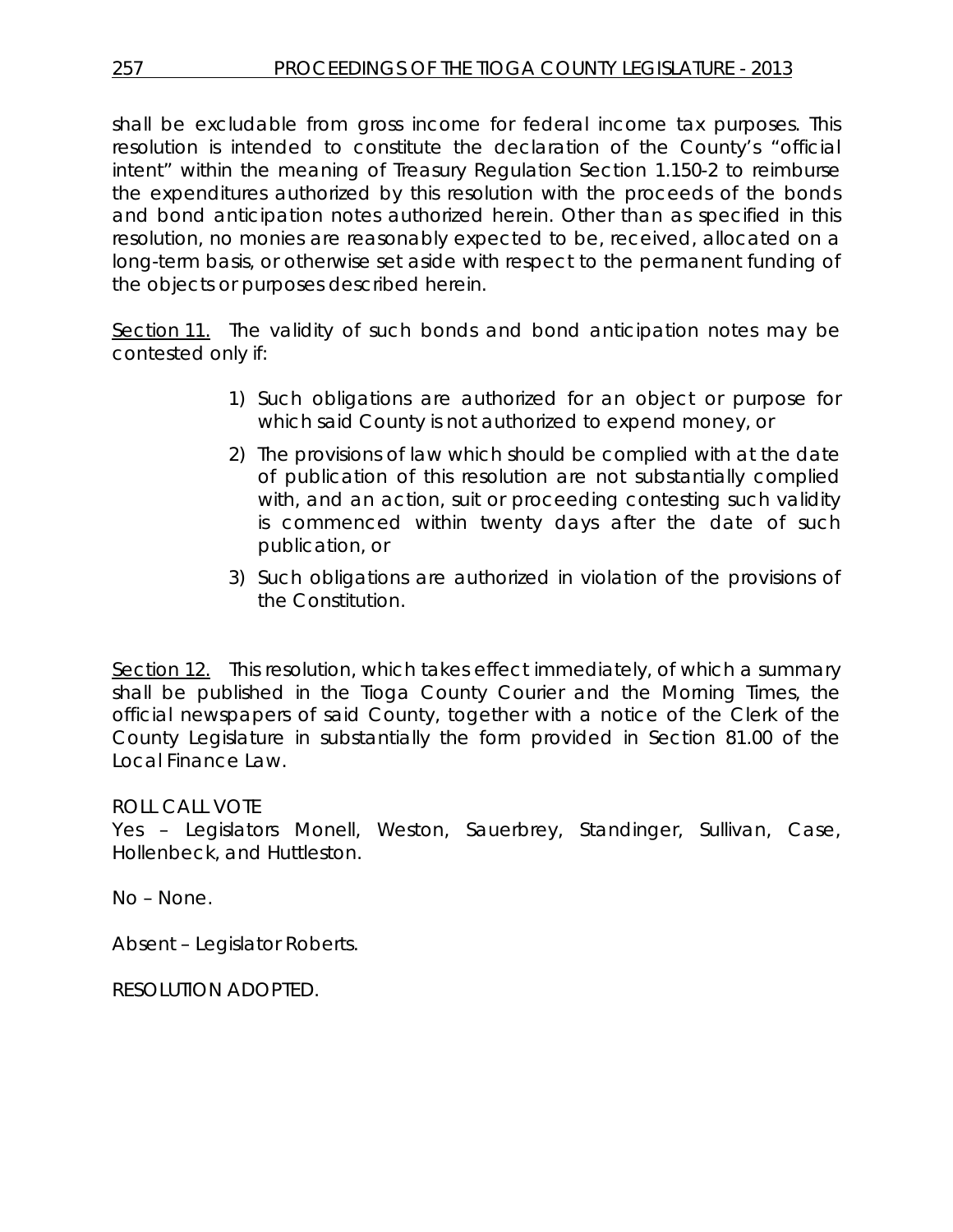Legislator Sullivan moved for the adoption of the following resolution, seconded by Legislator Standinger.

| REFERRED TO:          | FINANCE/LEGAL COMMITTEE                               |
|-----------------------|-------------------------------------------------------|
| RESOLUTION NO. 174-13 | AUTHORIZE SALE OF COUNTY<br>OWNED PROPERTIES ACQUIRED |

WHEREAS: Tioga County is the owner of numerous properties which it has acquired for delinquent taxes, which are surplus to the County needs; and

*FOR DELINQUENT TAXES*

WHEREAS: It is the intent of the Tioga County Legislature to place the properties back on the tax rolls; be it therefore

RESOLVED: That the following properties be sold at public auction to be held in the Edward D. Hubbard Auditorium in the Tioga County Office Building, 56 Main Street, Owego, New York on August 9, 2013 at 6:00 p.m. conducted by Manasse Auctioneers.

Town of Barton: 166.16-3-64, Citizens & Northern Bank 122.00-2-6, Jack Gerwin 166.20-2-2, Tony B Merrill 167.00-1-11.32, Joseph & Jane Sindoni 111.00-1-11.20, Harvey K Wright

Town of Candor: 50.00-1-38, George Bobowski 95.00-1-5.13, Joo Shin Kim 82.00-1-46, Lyn G & Sandra B Mclain 82.00-1-37, Lyn G & Sandra B Mclain 82.00-1-39, Lyn G & Sandra B Mclain 60.00-1-13.11, Raymond L & Patsy L Stevens 61.14-1-36, Corey R & Deborah J Whatley

**Town of Newark Valley:** 44.00-1-25, Beverly Forbes-Diaby 65.00-1-21.22, Dominick Salerno 75.18-1-25.10, Venus Smith

Town of Nichols: 159.19-2-5, Peter & Anne Haahr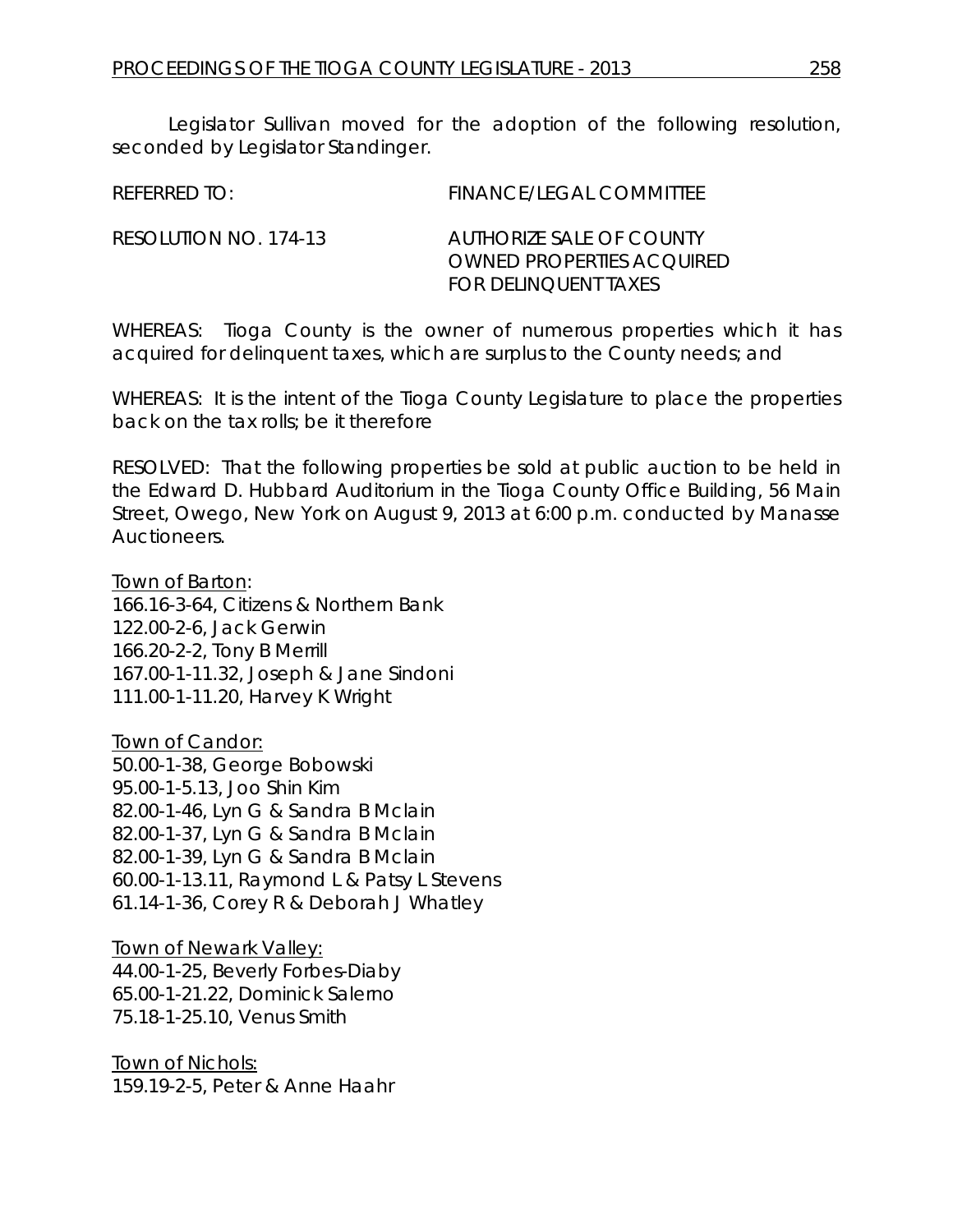Town of Owego: 131.19-1-39.12, Edward D Browne 117.19-2-4, April Buchner 117.19-2-48, Julie L Carrigan AKA Julie L Rambus 142.18-1-33, Thomas W & Cathleen Fotorny 117.20-3-36, Donald F Hills 128.11-2-5, Stephen Klenotiz III 128.11-2-33, Stephen Klenotiz III 128.08-3-87 Whitney R Michaud 128.07-1-10, William D & Carmelita Oakes 142.20-1-4, Traci R Oakley 117.19-1-69, John & Deborah Santacroce 129.10-1-2, Nicholas T Sbarra 175.00-2-51, Lori A Searfoss 128.08-3-93, Southside Storage, LLC

Town of Richford: 11.00-2-12.113, Roberta Rounsville

Town of Spencer: 70.00-2-31, Patricia A Shelly 70.00-2-33, Patricia A Shelly

Town of Tioga 147.00-1-17.20, Jay & Ann Ball 159.10-1-8.10, Barbara McKean 148.00-1-14.10, Leticia Ramirez

ROLL CALL VOTE Yes – Legislators Monell, Weston, Sauerbrey, Standinger, Sullivan, Case, Hollenbeck, and Huttleston.

No – None.

Absent – Legislator Roberts.

RESOLUTION ADOPTED.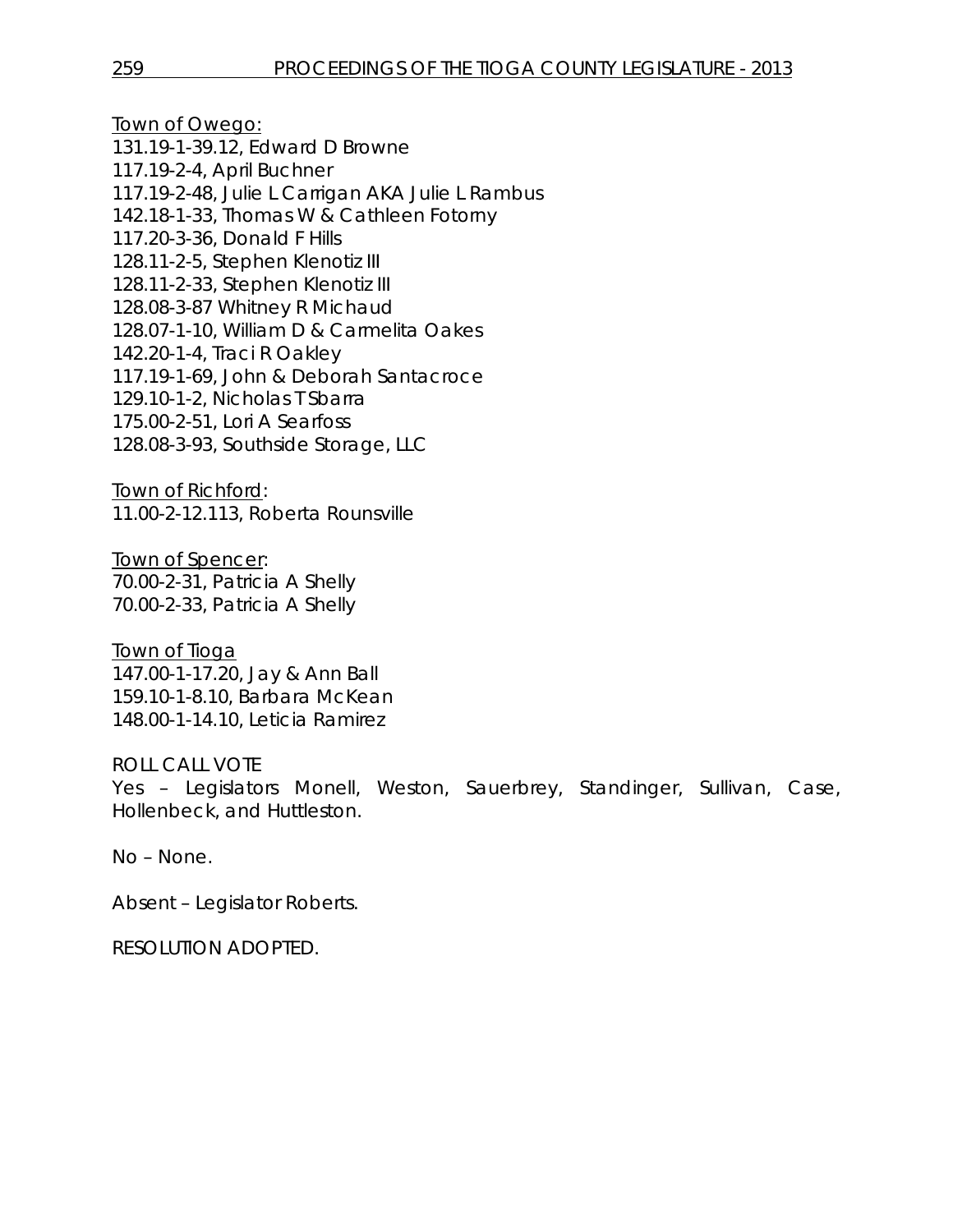Legislator Sullivan moved for the adoption of the following resolution, seconded by Legislator Standinger.

REFERRED TO: FINANCE/LEGAL COMMITTEE

RESOLUTI0N NO. 175-13 *AUTHORIZE THE SALE OF LORI A. SEARFOSS PROPERTY LOCATED IN THE TOWN OF OWEGO TO LORI A. SEARFOSS OR HER ASSIGNS* 

WHEREAS: Property located in the Town of Owego, assessed to Lori A. Searfoss, identified as Tax Map number 175.00-2-51, parcel number 5292 owes 2011, 2012 and 2013 taxes and is past the last date of redemption; and

WHEREAS: The County has been approached by Lori A. Searfoss, who has made an offer to purchase the property for \$6,500.00, "as is", thereby placing the property back on the tax rolls; be it therefore

RESOLVED: That the Chair of the Tioga County Legislature be and hereby is authorized to sign and record on receipt of \$6,500.00 and recording costs of \$185.00, a Quit Claim Deed conveying the property assessed to Lori A Searfoss, located in the, Town of Owego, identified on the Town of Owego Tax Map as number 175.00-2-51 parcel number 5292, to Lori A. Searfoss, or her assigns.

ROLL CALL VOTE

Yes – Legislators Monell, Weston, Sauerbrey, Standinger, Sullivan, Case, Hollenbeck, and Huttleston.

No – None.

Absent – Legislator Roberts.

RESOLUTION ADOPTED.

Legislator Sullivan moved for the adoption of the following resolution, seconded by Legislator Sauerbrey.

REFERRED TO: FINANCE/LEGAL COMMITTEE

RESOLUTI0N NO. 176-13 *AUTHORIZE THE SALE OF JOSEPH AND JANE SINDONI PROPERTY LOCATED IN THE TOWN OF BARTON TO VANDERBILT MORTGAGE AND FINANCE, INC OR THEIR ASSIGNS*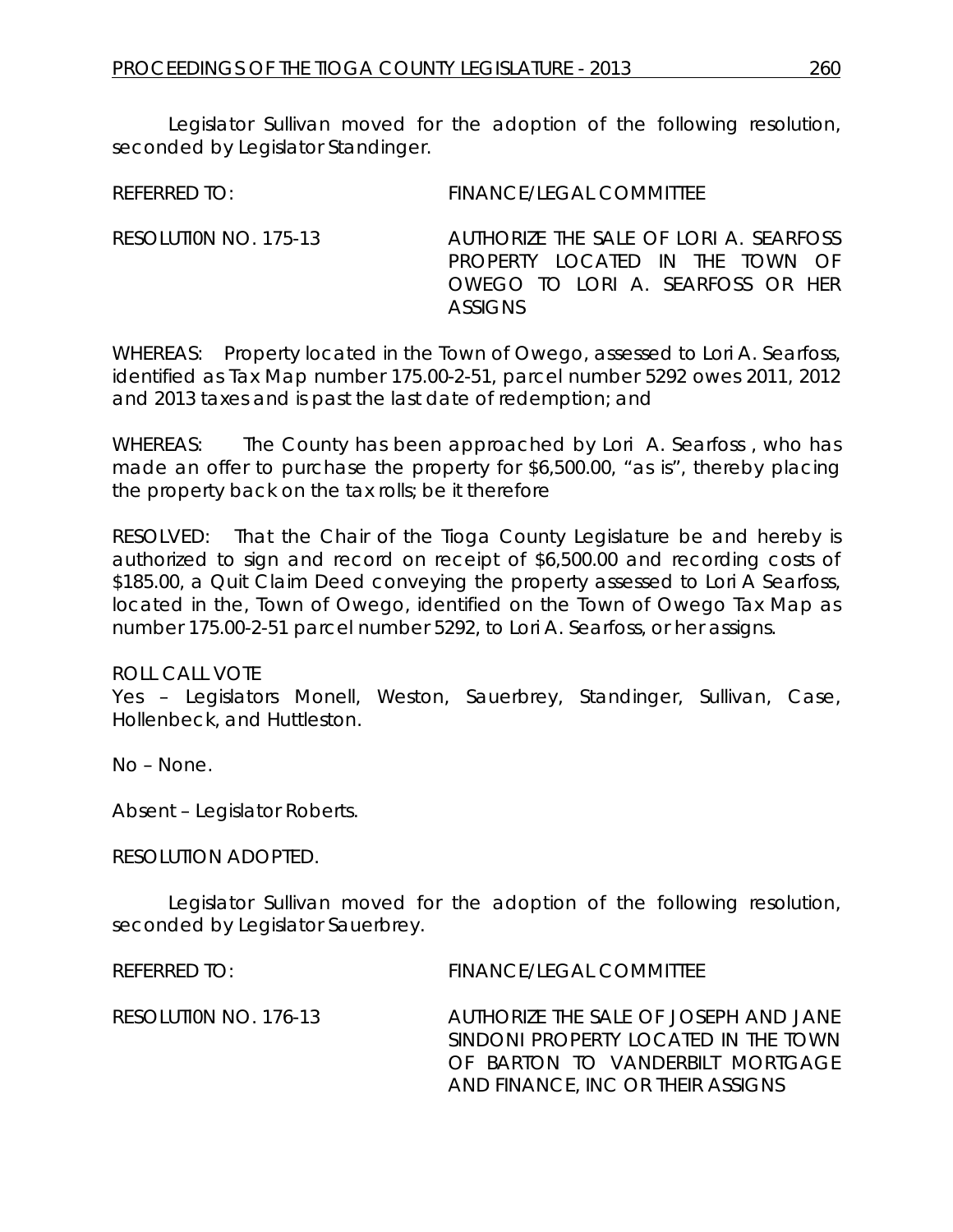WHEREAS: Property located in the Town of Barton, assessed to Joseph & Jane Sindoni, identified as Tax Map number 167.00-1-11.32, parcel number 1789 owes 2011, 2012 and 2013 taxes and is past the last date of redemption; and

WHEREAS: The County has been approached by Vanderbilt Mortgage & Finance Inc., who has made an offer to purchase the property for \$8,000.00, "as is", thereby placing the property back on the tax rolls; be it therefore

RESOLVED: That the Chair of the Tioga County Legislature be and hereby is authorized to sign and record on receipt of \$8,000.00 and recording costs of \$185.00, a Quit Claim Deed conveying the property assessed to Joseph & Jane Sindoni, located in the, Town of Barton, identified on the Town of Barton Tax Map as number 167.00-1-11.32 parcel number 1789, to Vanderbilt Mortgage & Finance, Inc. or their assigns.

### ROLL CALL VOTE

Yes – Legislators Monell, Weston, Sauerbrey, Standinger, Sullivan, Case, Hollenbeck, and Huttleston.

No – None.

Absent – Legislator Roberts.

RESOLUTION ADOPTED.

Legislator Sullivan moved for the adoption of the following resolution, seconded by Legislator Sauerbrey.

REFERRED TO: FINANCE/LEGAL COMMITTEE

RESOLUTI0N NO. 177-13 *AUTHORIZE THE SALE OF HARVEY K. WRIGHT PROPERTY LOCATED IN THE TOWN OF BARTON TO GWENDOLYN REILLY OR HER ASSIGNS* 

WHEREAS: Property located in the Town of Barton, assessed to Harvey K. Wright, identified as Tax Map number 111.00-1-11.20, parcel number 11463 owes 2011, 2012 and 2013 taxes and is past the last date of redemption; and

WHEREAS: The County has been approached by Harvey K. Wright's daughter, Gwendolyn Reilly, who has made an offer to purchase the property for \$5,000.00, "as is", thereby placing the property back on the tax rolls; be it therefore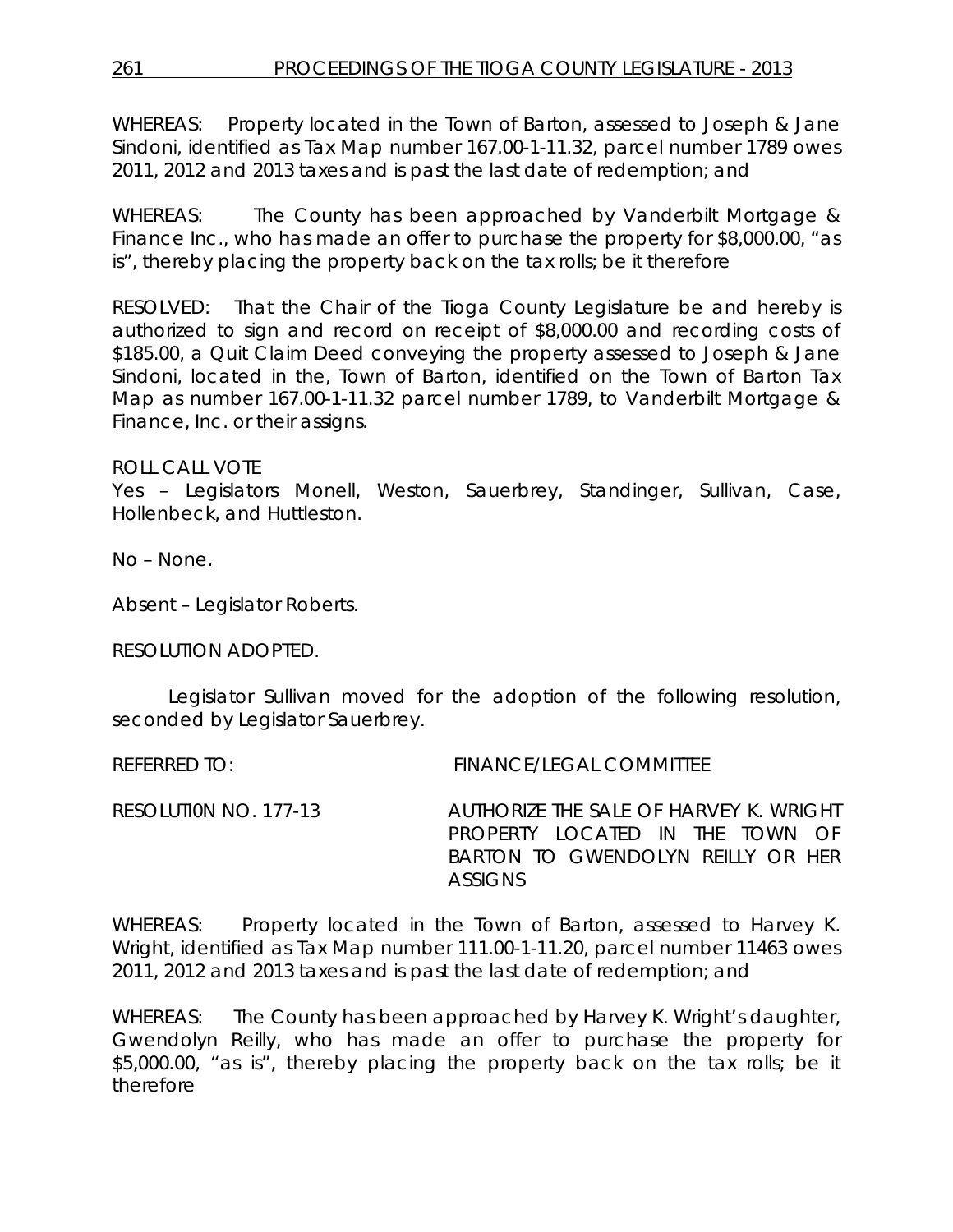RESOLVED: That the Chair of the Tioga County Legislature be and hereby is authorized to sign and record on receipt of \$5,000.00 and recording costs of \$310.00, a Quit Claim Deed conveying the property assessed to Harvey K. Wright, located in the, Town of Barton, identified on the Town of Barton Tax Map as number 111.00-1-11.20 parcel number 11463, to Gwendolyn Reilly, or her assigns.

#### ROLL CALL VOTE

Yes – Legislators Monell, Weston, Sauerbrey, Standinger, Sullivan, Case, Hollenbeck, and Huttleston.

No – None.

Absent – Legislator Roberts.

RESOLUTION ADOPTED.

Legislator Monell moved for the adoption of the following resolution, seconded by Legislator Case.

| REFERRED TO: | LEGISLATIVE WORKSESSION |
|--------------|-------------------------|
|              | PERSONNEL COMMITTEE     |

| RESOLUTION NO. 178-13 | STANDARD WORK DAY AND       |
|-----------------------|-----------------------------|
|                       | <b>REPORTING RESOLUTION</b> |

WHEREAS: The New York State Retirement System created new reporting regulations in 2009 that require establishment of terms and work hours for elected and appointed officials and a resolution stating such at the onset of each term; therefore be it

RESOLVED: That the County of Tioga hereby establishes the following as standard work days for elected and appointed officials, and will report the following days worked to the New York State and Local Employees' Retirement System based on the record of activities maintained and submitted by the following officials to the Clerk of this body.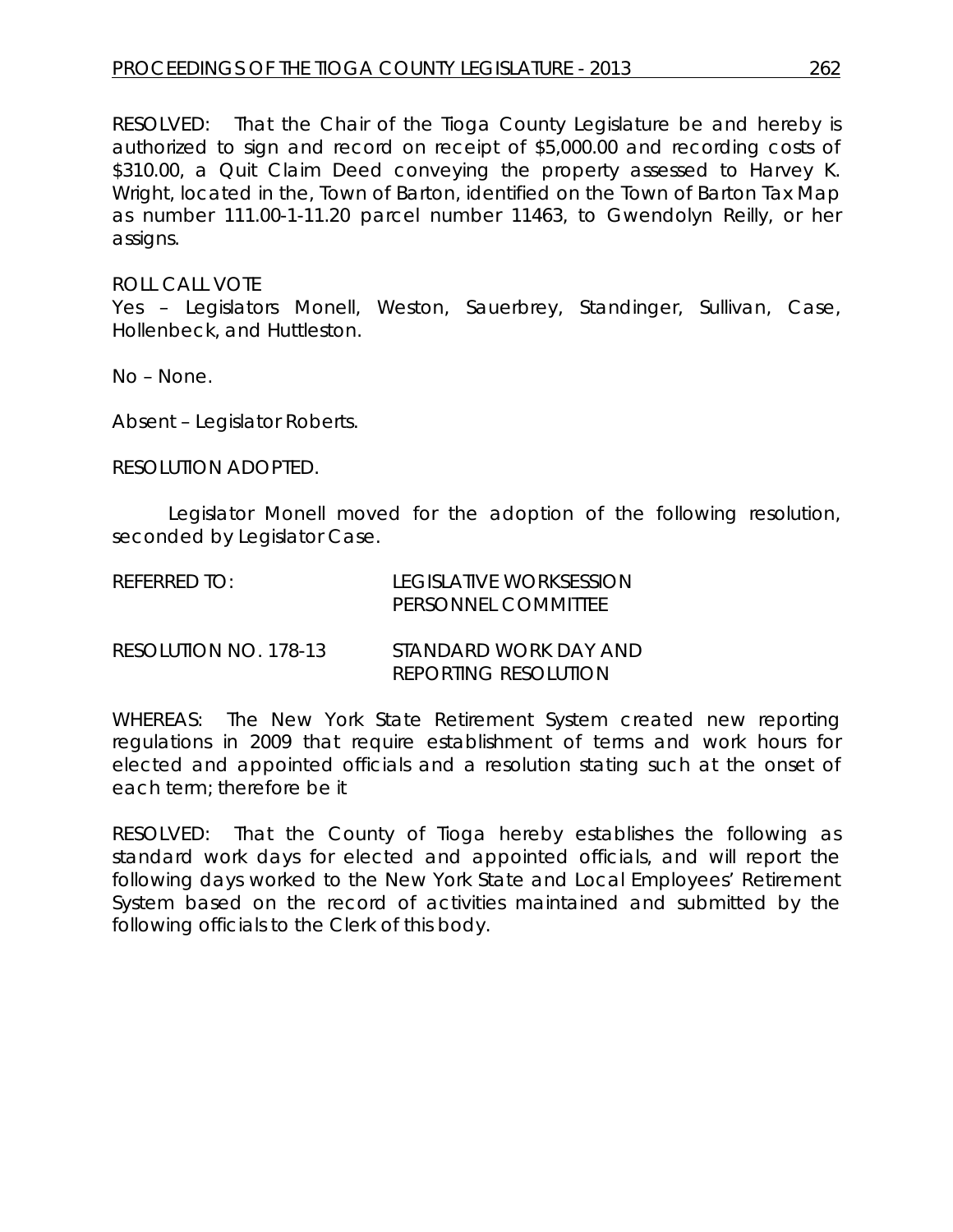| Title                                                    | Name          | Standard<br>Work Day<br>(Hrs/day) | Term<br>Begins/Ends    | <b>Participates</b><br>in<br>Employer's<br>Time<br>Keeping<br>System<br>(Y/N) | Days/Month<br>(based on<br>Record of<br><b>Activities)</b> |
|----------------------------------------------------------|---------------|-----------------------------------|------------------------|-------------------------------------------------------------------------------|------------------------------------------------------------|
| Economic<br>Development &<br>Planning<br><b>Director</b> | LeeAnn Tinnev |                                   | $7/8/13$ -<br>12/31/15 | $\vee$                                                                        | N/A                                                        |

### ROLL CALL VOTE

Yes – Legislators Monell, Weston, Sauerbrey, Standinger, Sullivan, Case, Hollenbeck, and Huttleston.

No – None.

Absent – Legislator Roberts.

RESOLUTION ADOPTED.

Legislator Sauerbrey moved for the adoption of the following resolution, seconded by Legislator Monell.

| REFERRED TO:          | PUBLIC SAFETY COMMITTEE<br>PERSONNEL COMMITTEE                                                                       |
|-----------------------|----------------------------------------------------------------------------------------------------------------------|
| RESOLUTION NO. 179-13 | <b>BACKFILL FULL TIME</b><br>E-911 DISPATCHER POSITION;<br><b>AUTHORIZE HIRING WAIVER</b><br><b>SHERIFF'S OFFICE</b> |

WHEREAS: The Tioga County Sheriff's Office has a need to backfill a fulltime E-911 Dispatcher Trainee position due to the transfer of an E-911 Dispatcher effective July 2, 2013; and

WHEREAS: The Tioga County Legislature established a 90-day delay in backfilling vacant positions for the purpose of cost savings; and

WHEREAS: The Sheriff is in need of backfilling this most recent E-911 Dispatcher Trainee position in order to maintain adequate staffing levels for the Communications Division; therefore be it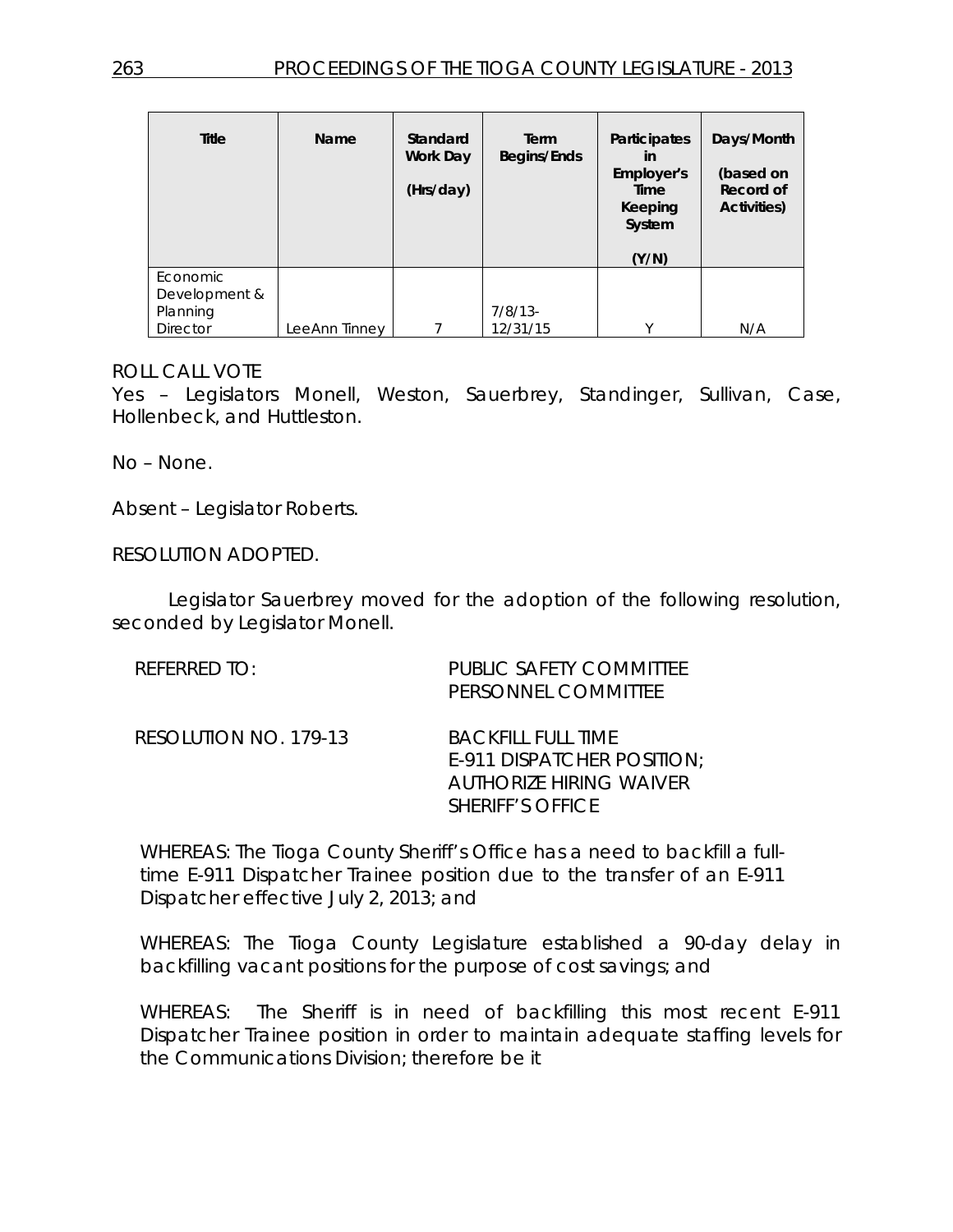RESOLVED: That the Sheriff is hereby granted a waiver from the 90 day hiring delay for the position of E-911 Dispatcher Trainee; and be it further

RESOLVED: That the Tioga County Legislature authorizes the Sheriff's Office to fill the full-time position of E-911 Dispatcher Trainee at an annual salary of \$27,572 (CSEA salary grade VI), effective July 10, 2013.

ROLL CALL VOTE

Yes – Legislators Monell, Weston, Sauerbrey, Standinger, Sullivan, Case, Hollenbeck, and Huttleston.

No – None.

Absent – Legislator Roberts.

RESOLUTION ADOPTED.

Legislator Huttleston moved for the adoption of the following resolution, seconded by Legislator Sullivan.

| REFERRED TO:          | PUBLIC WORKS<br>PERSONNEL                                                                                        |
|-----------------------|------------------------------------------------------------------------------------------------------------------|
| RESOLUTION NO. 180-13 | ABOLISH TITLE OF SOLID WASTE MANAGER<br>AND CREATE TITLE OF MATERIALS RECOVERY<br>MANAGFR<br><b>PUBLIC WORKS</b> |

WHEREAS: Legislative approval is required for the abolishment and creation of job titles within Tioga County; and

WHEREAS: In 2012, Tioga County sold the Barton Solid Waste Transfer Station to a private agency which resulted in a reassignment of duties for the Solid Waste Manager, Ellen Pratt; and

WHEREAS: The Personnel Department has reviewed the work currently being performed by Ms. Pratt and find it is primarily related to oversight of the Tioga County recycling and hazardous waste programs and is no longer involved with the management of the Solid Waste Transfer Station; and

WHEREAS: The Personnel Officer has determined that the classification of Materials Recovery Manager is more representative of Ms. Pratt's duties; and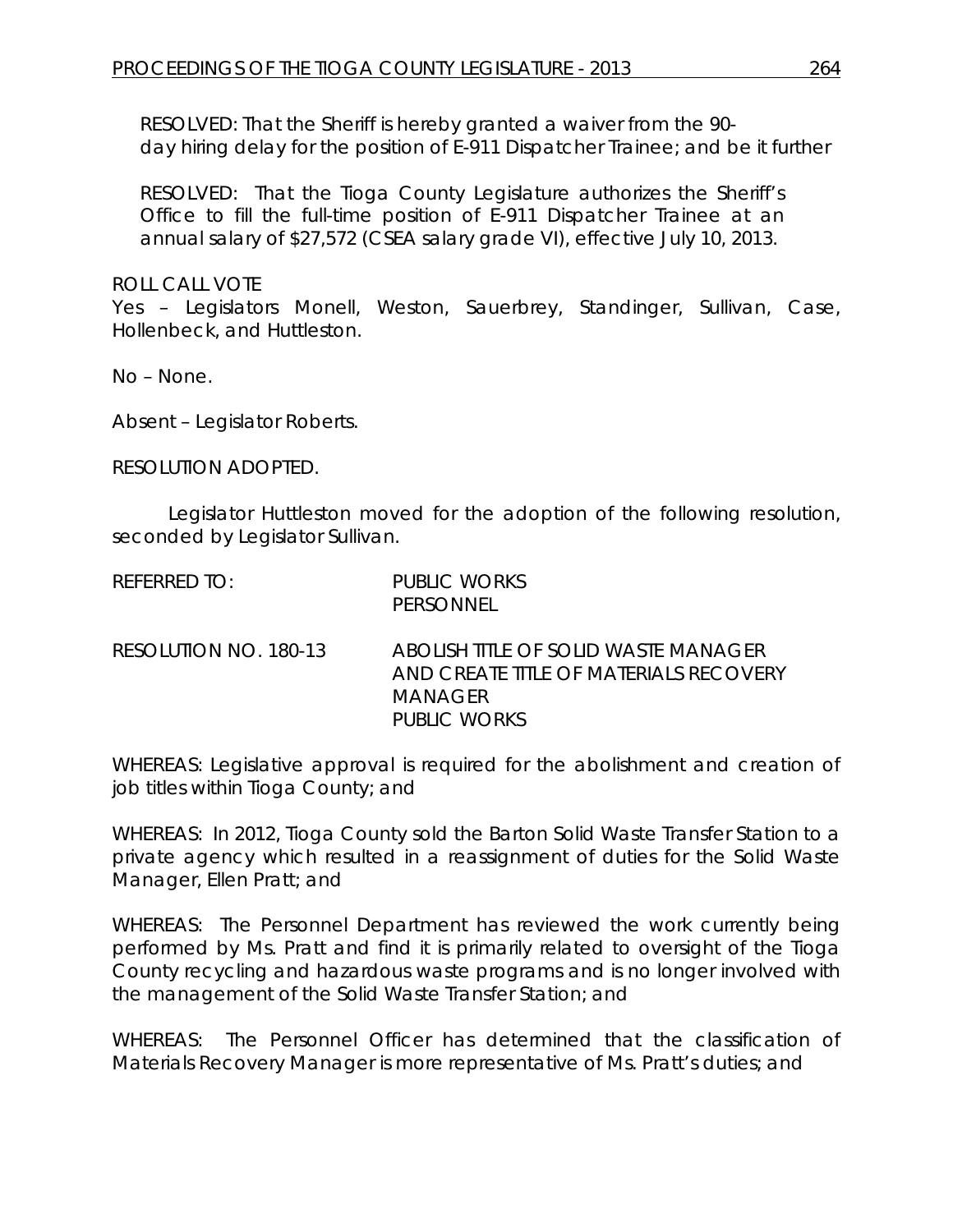## 265 PROCEEDINGS OF THE TIOGA COUNTY LEGISLATURE - 2013

WHEREAS: Upon review, the NYS Civil Service Department has determined that these titles have comparable examination scopes which will not require additional testing of Ms. Pratt; and

WHEREAS: There will be no fiscal impact on the budget by making this title change; therefore be it

RESOLVED: That the Tioga County Legislature authorizes the abolishment of the title Solid Waste Manager and the creation of the title Materials Recovery Manager; and be it further

RESOLVED: That Ellen Pratt is permanently appointed to the title of Materials Recovery Manager without further examination, at her current annual salary, \$47,665.00, effective July 10, 2013.

ROLL CALL VOTE

Yes – Legislators Monell, Weston, Sauerbrey, Standinger, Sullivan, Case, Hollenbeck, and Huttleston.

No – None.

Absent – Legislator Roberts.

RESOLUTION ADOPTED.

Legislator Hollenbeck made a motion to have the following late-filed resolution considered, seconded by Legislator Sullivan and carried with Legislator Roberts being absent.

Legislator Monell moved for the adoption of the following resolution, seconded by Legislator Sullivan.

REFERRED TO: FINANCE/LEGAL

RESOLUTION NO. 181–13 *FUND CAPITAL RESERVE*

WHEREAS: The Tioga County Legislature recognizes the importance of computer technology in maintaining government efficiency and established a fund for such needs in Resolutions #119-13 and #120-13; and

WHEREAS: The Tioga County Legislature would like to fund these reserves through funds it will be receiving from the Consolidated Health Fund due to the County's removal of 330 employees as a result of implementation of the fully-insured High Deductible Plan in February 2012, therefore be it